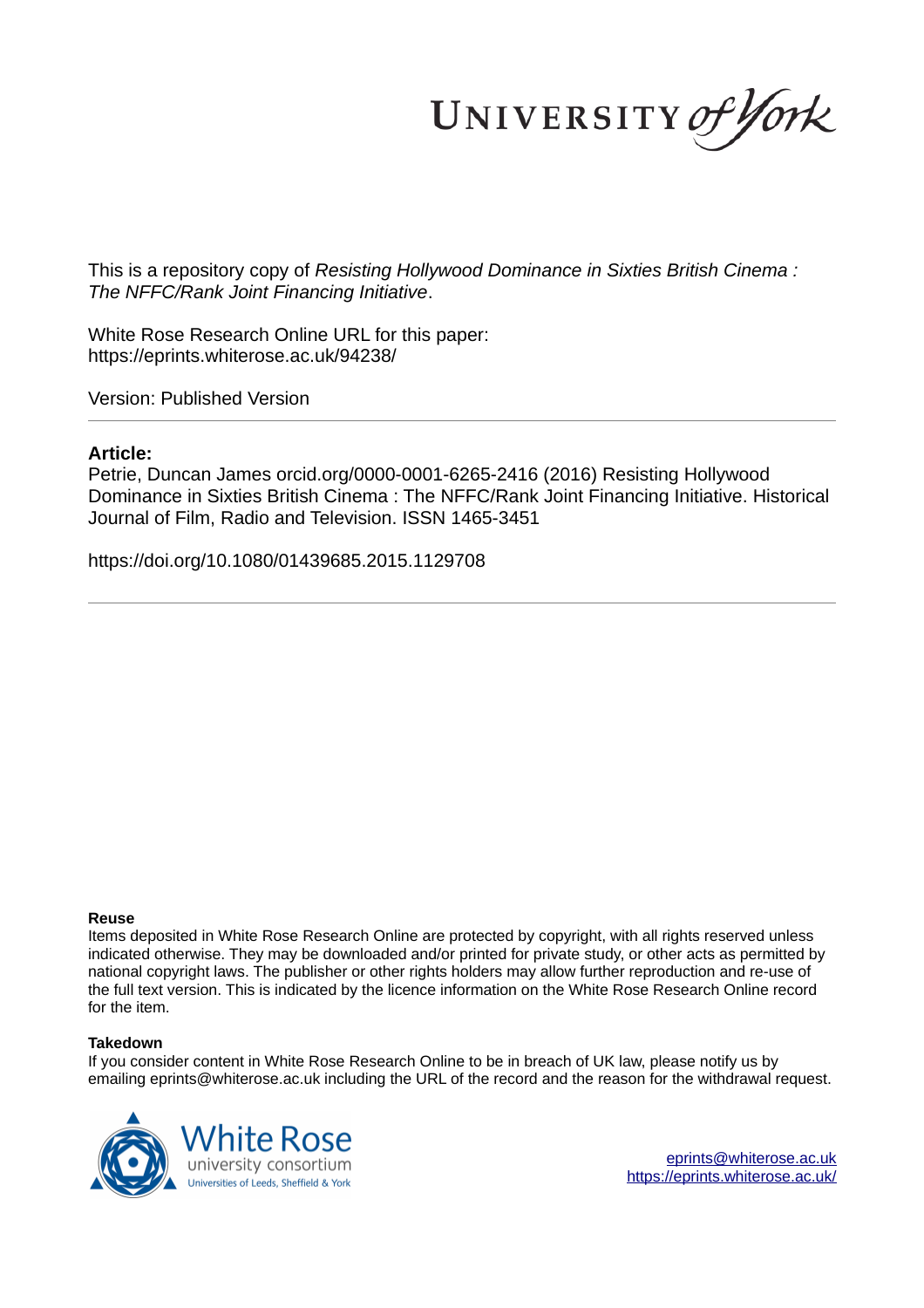



**Historical Journal of Film, Radio and Television**

**ISSN: 0143-9685 (Print) 1465-3451 (Online) Journal homepage: http://www.tandfonline.com/loi/chjf20**

# **Resisting Hollywood dominance in sixties British cinema: the NFFC/rank joint financing initiative**

**Duncan Petrie**

**To cite this article:** Duncan Petrie (2016): Resisting Hollywood dominance in sixties British cinema: the NFFC/rank joint financing initiative, Historical Journal of Film, Radio and Television, DOI: 10.1080/01439685.2015.1129708

**To link to this article:** http://dx.doi.org/10.1080/01439685.2015.1129708

ര

© 2016 The Author(s). Published by Taylor & Francis



Published online: 22 Jan 2016.

Submit your article to this journal  $\mathbb{Z}$ 





View related articles C

View Crossmark data

Full Terms & Conditions of access and use can be found at http://www.tandfonline.com/action/journalInformation?journalCode=chjf20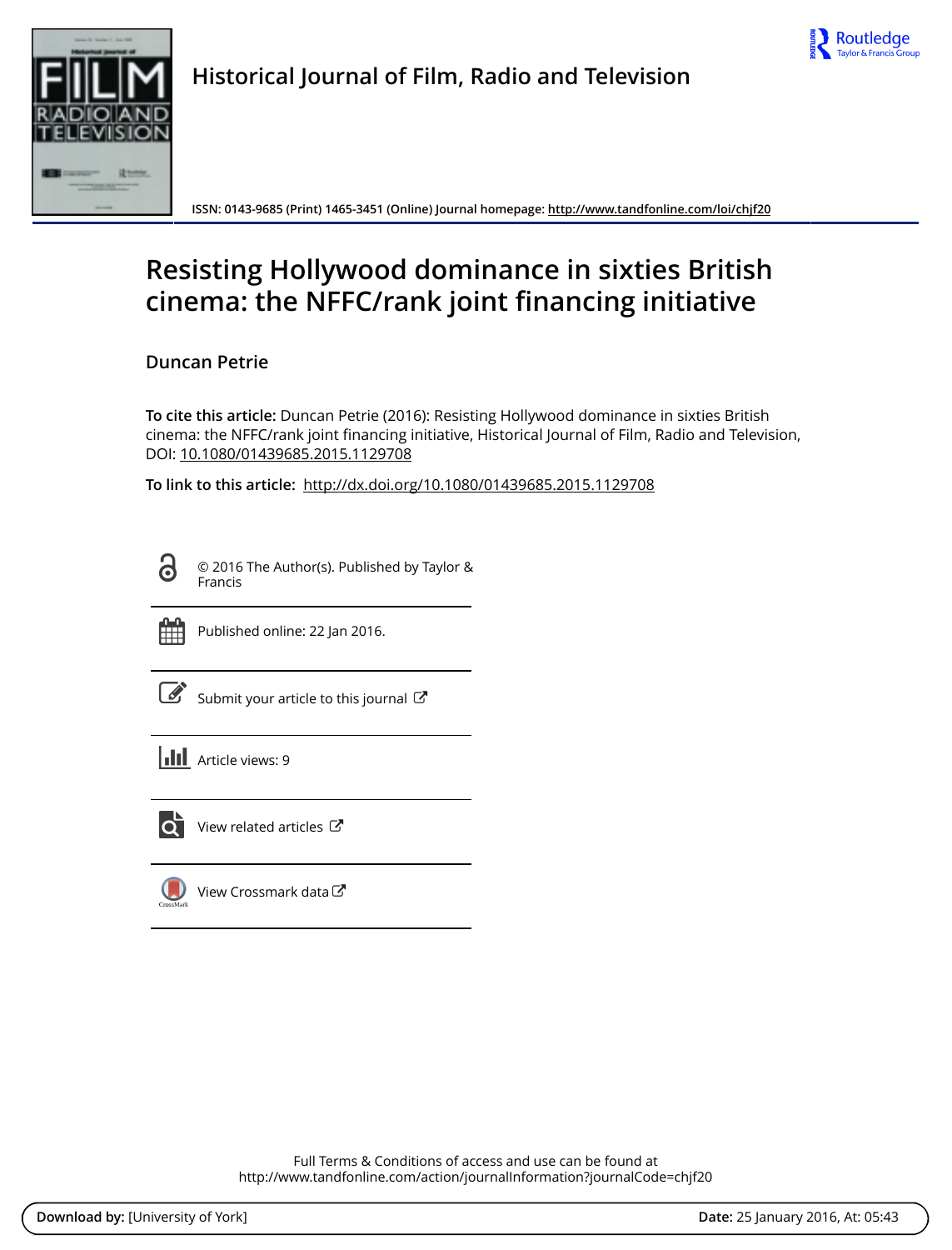# RESISTING HOLLYWOOD DOMINANCE IN SIXTIES BRITISH CINEMA: THE NFFC/RANK JOINT FINANCING INITIATIVE

## Duncan Petrie

*The 1960s are regarded as a period of substantial change and transformation in the British film industry. While cinema attendances continued their steady decline, film production not only remained relatively buoyant but, perhaps more astonishingly, British films garnered an unprecedented level of critical and commercial success. One of the lesser known episodes of the period was a short-lived and ill-fated collaboration between the National Film Finance Corporation (NFFC), a specialised film bank set up by the government in 1949 to rescue an ailing production sector, and the Rank Organisation, the largest commercial company in the British film industry to co-finance a slate of medium budget feature films. This joint initiative led to the production of six feature films released in 1966 and 1967. Unfortunately, this group of productions failed to generate sufficient critical or commercial interest and the initiative quickly folded, consigned to little more than brief valedictory mentions in the standard histories. Making extensive use of government papers held in the National Archives and the files of the completion guarantee company, Film Finances, this article considers the initiative in detail, demonstrating how it can provide valuable insights into some of the underlying tensions and challenges as well as the opportunities facing British film production at a key moment marked not only by commercial and critical success but also by considerable turbulence and uncertainty. Among the factors examined here are the complex and sometimes contradictory impact of increased American funding, the ongoing concerns about the monopolistic tendencies within the industry, and the debates with government and industry prompted by the gradual erosion of the NFFC's ability to support and nurture independent British film-making during the decade.*

*Correspondence to:* Duncan Petrie, Department of Theatre, Film and Television, University of York, Heslington, York YO10 5DD, UK. E-mail: duncan.petrie@york.ac.uk

 $\mathbb{O}$ 2016 The Author(s). Published by Taylor & Francis

This is an Open Access article distributed under the terms of the Creative Commons Attribution-NonCommercial-NoDerivatives License (http://creativecommons.org/h<br>censes/by-nc-nd/4.0/), which permits non-commercial re-use, d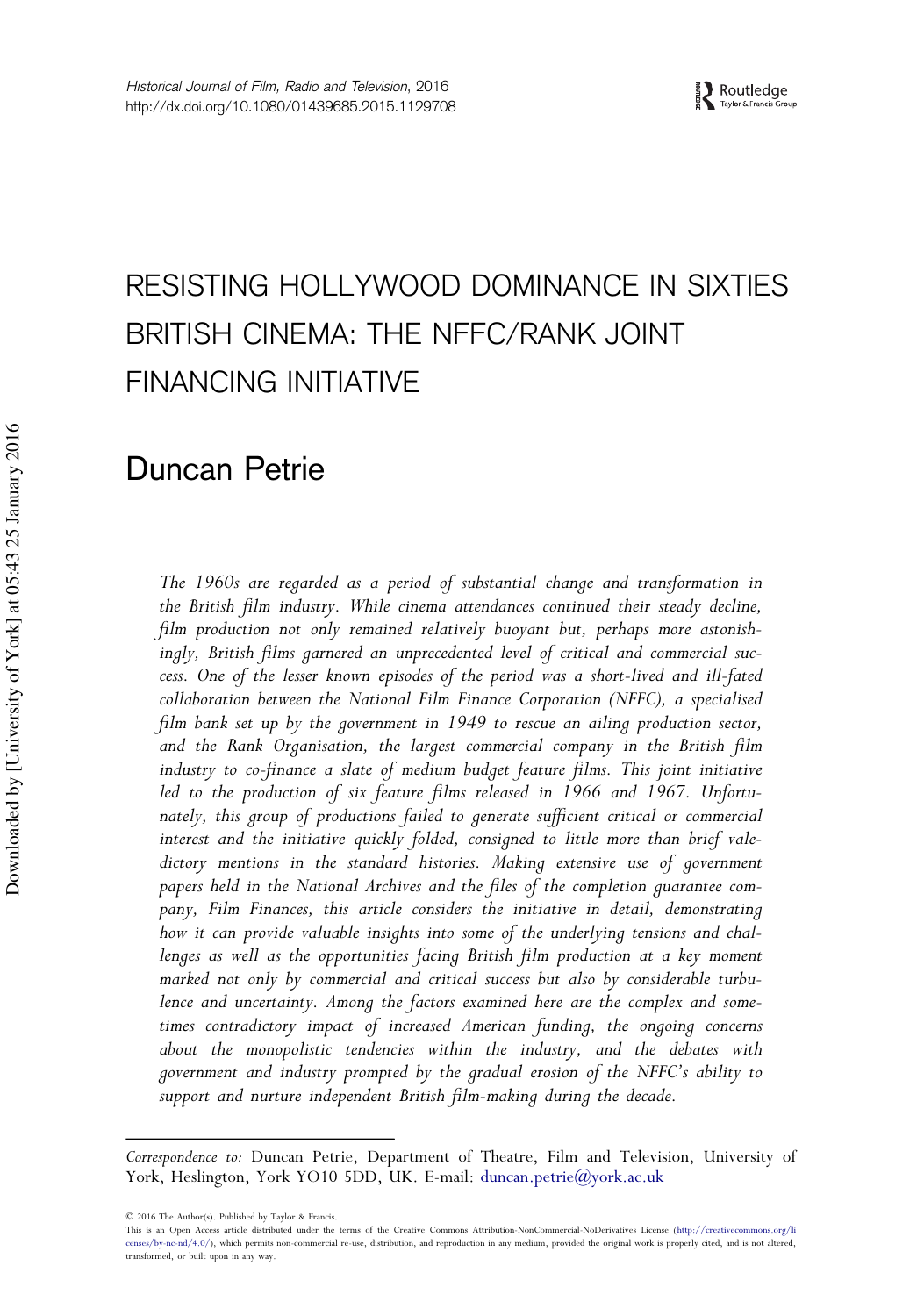The 1960s witnessed a period of considerable change and transformation in the British film industry. While cinema attendances continued their steady decline, film production not only remained relatively buoyant but, perhaps more astonishingly, the profile of British cinema achieved unprecedented new heights. This was epitomised by the international box office success of the 'James Bond' films, particularly *Goldfinger* (1964) and *Thunderball,* (1965); the Best Picture Oscars won by *Lawrence of Arabia* (1962), *Tom Jones* (1963), *A Man For all Seasons* (1966) and *Oliver!* (1968); and similar recognition at the Cannes Film Festival where *The Knack* (1965), *Blow*-*Up* (1966) and *If* … (1968) were awarded the coveted Palme d'Or. Robert Murphy concludes his study of the decade with the assertion that 'the 1960s saw a greater number of significant and exciting films made in Britain than at any time before or since'.<sup>1</sup> Much of this achievement was underwritten by American finance and while the Hollywood majors were actively encouraged by the industry and the government, the increasing dependence of British producers on foreign investment also generated concerns about the sustainability of the 60s boom. These were borne out when, faced with major losses on bloated production programmes, American support evaporated, plunging the industry once more into a state of crisis just as the decade was coming to a close.

One of the minor episodes of the period was a short-lived collaboration between the National Film Finance Corporation (NFFC), a specialised film bank set up by the government in 1949 to rescue an ailing production sector, and the Rank Organisation, the largest and most powerful commercial player in the British film industry to co-finance a slate of medium budget feature films. This joint initiative led to the production of six feature films released in 1966 and 1967. Unfortunately, this group of productions failed to generate sufficient critical or commercial interest and the initiative quickly folded, consigned to little more than brief valedictory mentions in the standard histories of the period.<sup>2</sup> But sometimes a closer consideration of failure can yield as much if not more insight than success, and the NFFC/Rank joint financing scheme can only be understood in relation to the key challenges and opportunities facing British film production at a moment marked not only by commercial and critical achievement but also by considerable turbulence and uncertainty. For example, the increasing involvement of the Americans in British production was beginning to undermine the effectiveness – and therefore the perceived value and even necessity – of the NFFC. The Hollywood presence was also driving up budgets and fuelling demand for big stars and high production values, which not only rendered British film-making more speculative and therefore risky, but also eclipsed the kind of low to medium budget production that had been the stock in trade of many British producers. Another defining trend closely interrelated with the concentration on the production of fewer, larger films was the continuing reduction in the frequency of cinema-going with many increasing regarding this as more of a special occasion than a routine leisure pursuit. If Hollywood dominance was increasingly regarded as a double-edged sword, so the decline in the audience intensified concerns about the monopoly exercised by Rank and the Associated British Picture Corporation, which came to a head during the production crisis in the winter of 1963 when a number of independent films strugeld to gain a release on the two main circuits release.<sup>3</sup> Therefore, a collaborative initiative to support medium budget British films was regarded as providing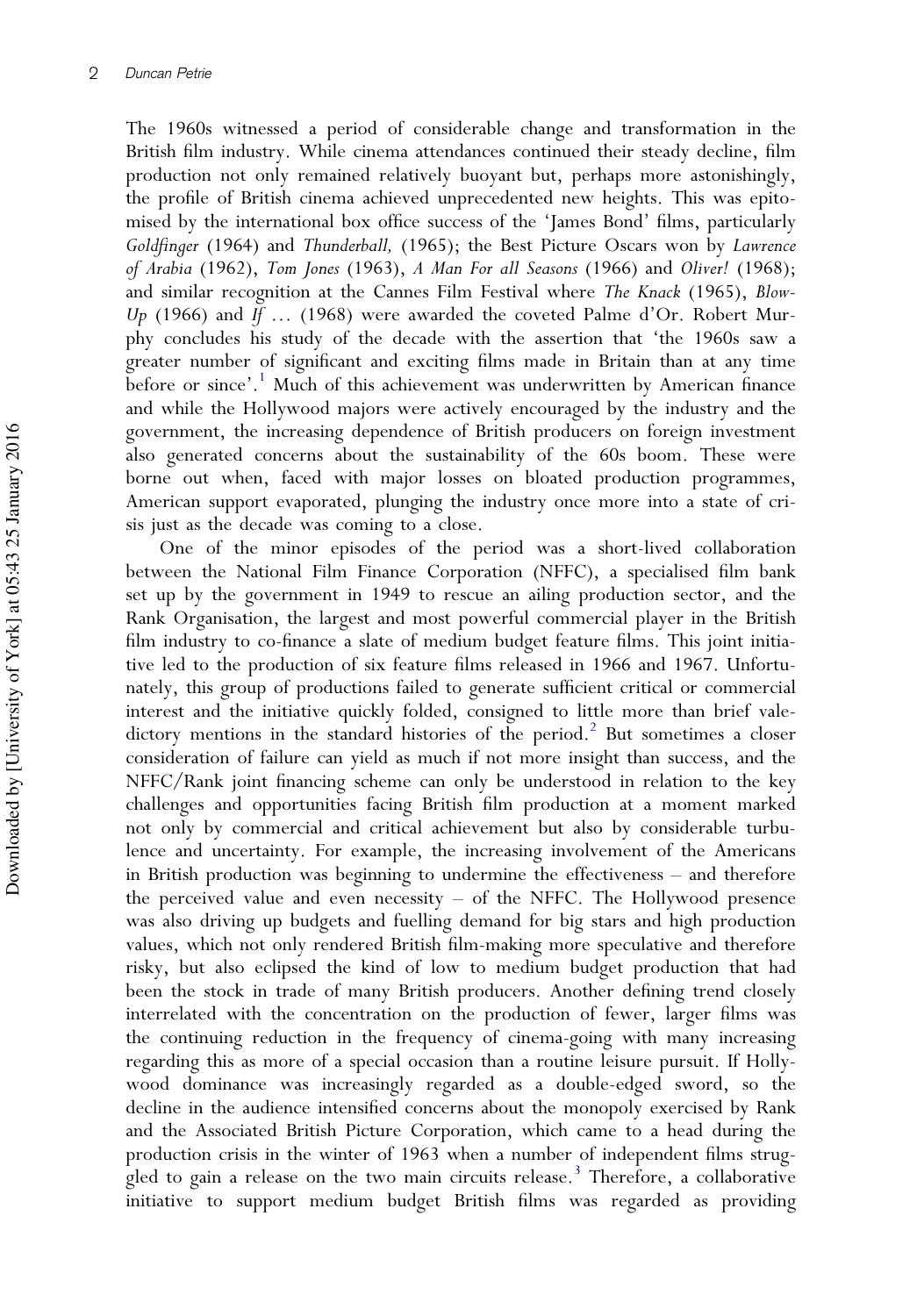potential solutions to very different problems being confronted by the NFFC and the Rank Organisation in the mid-1960s.

In examining the conditions that gave rise to the NFFC/Rank joint funding scheme, the selection and production of the slate of films, and their subsequent critical and commercial reception, this article will make extensive use of archive resources including files from the Board of Trade, held at the National Archives, that reveal the relationship between the NFFC and the British government, the holdings of Film Finances, the company that provided completion guarantees for the films, the annual reports of the NFFC, contemporary reports in the trade press and reviews of the six films. As such the analysis will also attempt to demonstrate how this short episode functions as a barometer for the state of the wider British film industry at a crucial moment in its history.

#### The origins and preparation of the NFFC/Rank scheme

The origins of a joint-financing initiative between the NFFC and the Rank Organisation can be located in the context of a changing market for British films which in 1963 precipitated a major production crisis. One consequence of the declining domestic audience and the attendant closure of cinemas (more than 1000 shut down during the first half of the decade, representing one third of the total) was that an increasing number of independent British films began experiencing lengthy delays in gaining a cinema release. As profit margins were already tight, this led to many companies going out of business and a significant decline in the volume of domestic feature production between 1963 and 1964.<sup>4</sup> One of the reasons given for the failure of so many films was that their budgets and production values – and thus their commercial aspirations – were deemed insufficiently high to attract cinema bookings in an increasingly competitive market. At a press conference in October 1963, John Davis, Managing Director of the Rank Organisation, stated that a realistic budget for a totally British production was now between £250,000 and £400,000, yet many independent producers were continuing to make films for around  $£150,000.5$ 

Moreover, as this was also the sphere of production that the NFFC tended to be most actively involved in, the crisis had particularly serious implications for their own operations. To make matters worse, the Corporation was already struggling with an inherent weakness in their business model whereby their loans to producers typically constituted 'end money' or the final 30% of production budgets which was the last to be recouped out of box office revenues. The rest of the production costs were covered by a guarantee provided by a distribution company against which producers could secure a bank loan. As the Hollywood majors expanded their activities in Britain, so they began offering 100% distribution guarantees, an inducement that helped secure the most ambitious and commercial propositions. Thus, the NFFC were increasingly restricted to providing the highest risk loans on the most unfavourable recoupment terms to the films with the least commercial potential. The result was that the Corporation routinely sustained losses that in turn eroded the revolving fund it operated to support independent production. Thus, following two years of modest profitability, the loss sustained by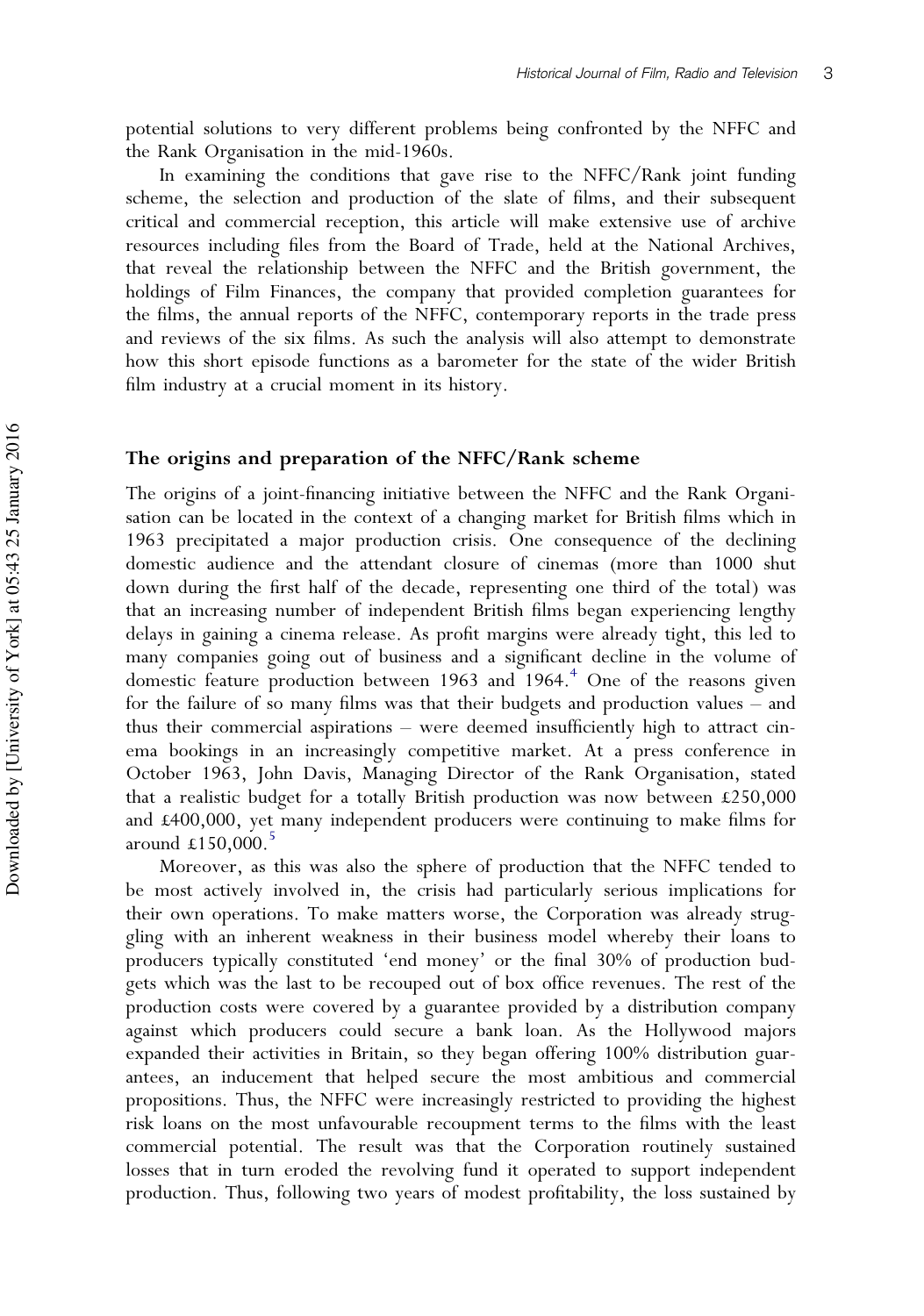the NFFC for the year to March 1963 was £219,867, which was largely in line with the deficits incurred in 1959 and 1960.<sup>6</sup>

Following the successful sale of British Lion (which the NFFC had been forced to acquire in 1955) in March 1964 to a consortium led by Sir Michael Balcon, the Corporation's managing director John Terry began to advocate a change in lending policy that was more attendant to the new economic realities of the industry. Terry's preferred option was to establish joint-funding schemes with the three major British distributors: British Lion, Rank and Associated British (which distributed through its subsidiary company Warner-Pathe, operated in partnership with the Hollywood major), to provide 100% finance to producers for medium budget films that stood a better chance of competing with the American-backed product. Moreover, investment would be shared and so recoupment would be on a *pari passu* (at the same rate or on an equal footing) basis, with the NFFC's having an equal claim on revenues with their co-investors. This was apparently confirmed by a report in the trade press that the Corporation was changing its lending policy towards more profitable larger budget productions, investing in projects with obvious box office appeal and not just the more 'chancy' ones.<sup>7</sup> It was also noted that the proceeds of the sale of British Lion had been re-advanced to the NFFC, providing a necessary boost to funds that more ambitious lending would require.

By this time, John Terry was actively discussing potential schemes with both British Lion and Rank, with the latter negotiations proving the most productive. However, the NFFC's operations were strictly controlled by legal statute and the Corporation required the agreement of government for such a new approach to their lending operations to go ahead. On 20 August 1964 John Terry wrote to the Board of Trade explaining the proposed 'backing funds' scheme with Rank which involved both partners each investing £500,000, with the National Provincial Bank providing cash-flow facilities of up to £1.5 million.<sup>8</sup> For Terry, perhaps the most exciting aspect of the proposal was that Rank had agreed to the control and management of the scheme, including the selection of films, being exclusively in the hands of the NFFC. The Corporation's annual report for 1965 boasted that 'the withdrawal of the distributor-financier from any control over selection and administration is in the Corporation's experience without precedent'.<sup>9</sup> This arrangement also headed off an anticipated objection to the scheme; as Terry notes:

(t)here can therefore be no suggestion that NFFC would be providing finance to the Rank Organisation. On the contrary the Rank Organisation would be providing £500,000 for the benefit of films to be made by independent producers selected by the NFFC.<sup>10</sup>

This concern was justified given the wider politics of the industry at the time. The decline of the domestic audience had intensified the domination and control of cinema exhibition – and therefore arguably of the entire industry – by Rank and ABPC, the only vertically integrated combines operating in Britain. Following the publication in 1962 of *The Decline of the Cinema* by the economist John Spraos, demand had been increasing, both within the industry and in Parliament, for something to be done to address some of the familiar underlying problems, with the Federation of British Film-Makers particularly active in lobbying the Board of Trade.<sup>11</sup> The production crisis and its fall out brought things to a head and in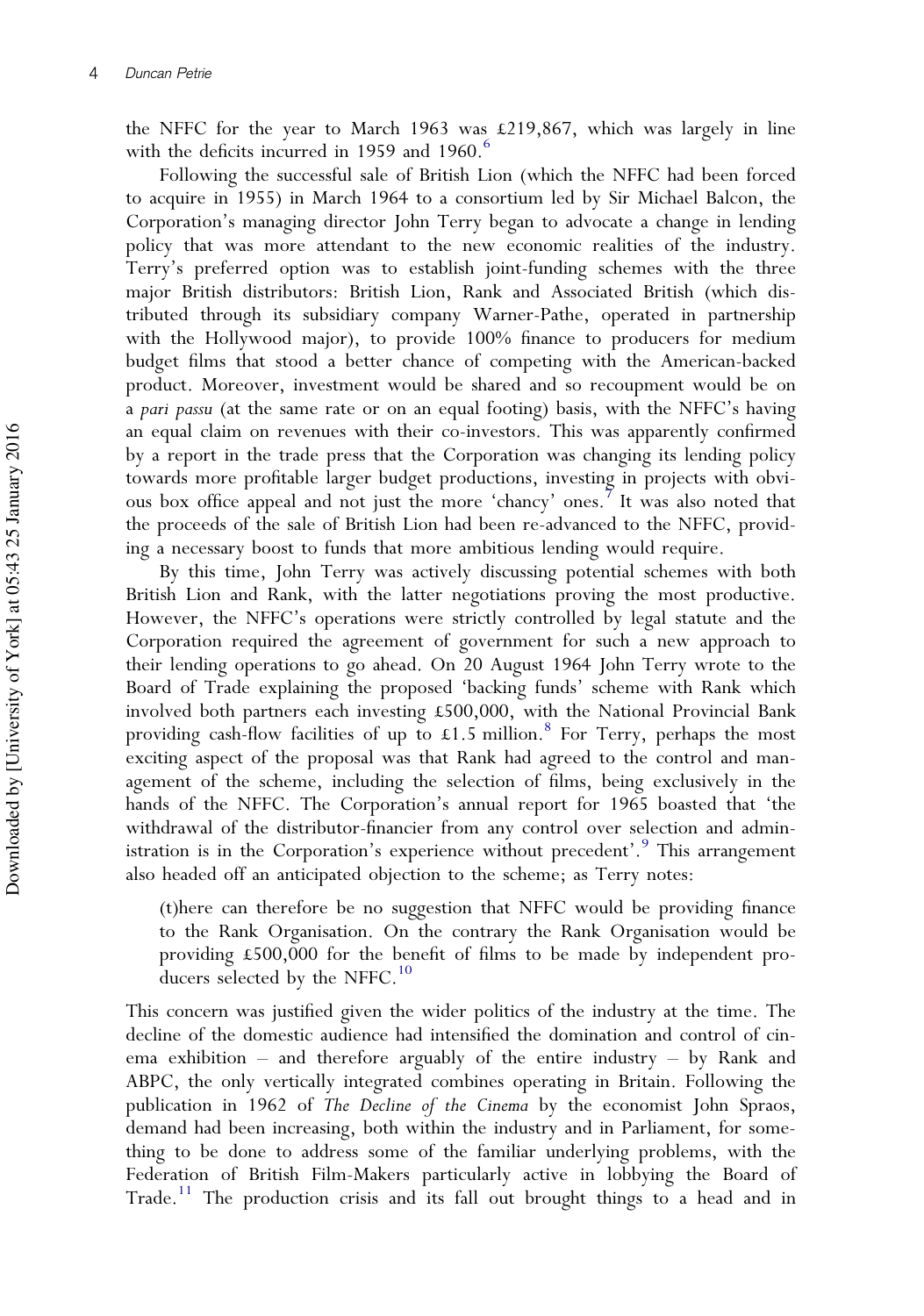August 1964 the government announced that the Monopolies Commission had been asked to investigate the supply of films to exhibitors.<sup>12</sup> While the NFFC had worked with a wide range of distributors over the years, their closest association was with British Lion, widely regarded as an essential 'third force' that, unlike Rank and ABPC, was closely aligned with the interests of the independent producers. Therefore, a strategic new alliance with a large and powerful corporate player, one regarded in some quarters as being antagonistic towards this community, entailed certain risks for the NFFC.<sup>13</sup>

Following a protracted period of discussion and clarification between John Terry and civil servants at the Board of Trade, formal proposals for the NFFC/ Rank scheme were submitted to ministers on 9 November 1964. The briefing document was broadly supportive, noting that the scheme carried no apparent danger of additional liability to the taxpayer through increased funding to the NFFC and judging that the involvement of Rank represented a genuine attempt to make additional funds available to independent producers.<sup>14</sup> But progress remained slow, prompting the NFFC Chairman, Hilary Scott, to write to Sir Richard Powell, permanent secretary at the Board of Trade, pressing him for a decision to be made.<sup>15</sup> The problem behind the scenes in Whitehall came from the Treasury, which preferred to wait until the completion of a review of film finance currently being conducted before agreeing to the NFFC entering into any new commitments.<sup>16</sup> Government files clearly indicate a consistent level of scepticism bordering on hostility towards the Corporation from Treasury ministers and civil servants during the decade. Fortunately for John Terry and his colleagues, key figures within the Board of Trade were more supportive and following rather protracted deliberation, the Board's President, Douglas Jay, judged the scheme too far advanced to be put at risk. Consequently, on 11 January 1965 he informed Terry by letter of the government's approval for the joint backing fund with Rank.<sup>17</sup> But in a placatory gesture towards his colleagues at the Treasury, Jay attached special importance to assurances that the NFFC would be able to withdraw from the scheme at any time, giving no more than six months' notice.<sup>18</sup> The scheme was subsequently announced in the trade press on 21 January.<sup>19</sup>

As anticipated, this prompted a rather mixed response from the industry. While the British Film Producers Association (which counted Rank and the other major companies among its membership) expressed satisfaction with the NFFC/ Rank co-financing scheme, the Federation of British Film Makers were unhappy with the initiative, exclaiming in a press statement that 'It is very undesirable that in a period when monopolistic practices in the industry are under review a public body should in this way strengthen the position of one of the combines'.<sup>20</sup> On 22 January a deputation from the Federation met with the Minister of State at the Board of Trade to discuss the problem of monopolistic practices in the industry and related matters. An internal report of the meeting reveals that the FBFM deputation considered the NFFC/Rank initiative 'a thoroughly bad development', arguing that Rank would take a profit at every stage and that a large sum of public money would be in jeopardy as a result. The scheme would ultimately create another source of tied production thus aggravating the monopoly situation in the industry. One member of the FBFM deputation, the experienced director/producer John Boulting, went so far as to argue that no-one at the NFFC understood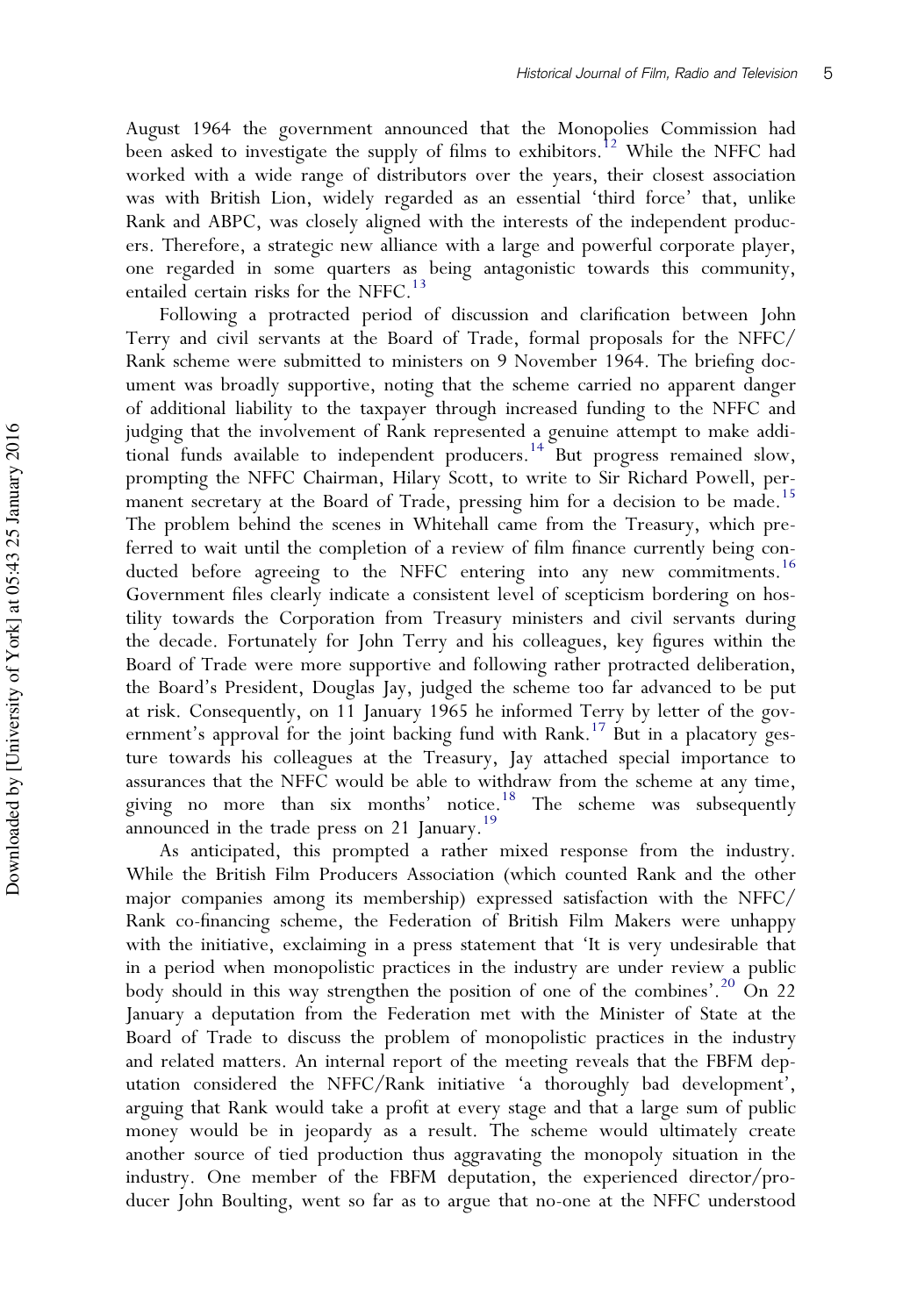film production and as it was the job of producers and distributors to assess public taste the new fund would in practice be dominated by Rank.<sup>21</sup>

Boulting's assertion not only betrays an astonishing lack of faith in the expertise of John Terry and his colleagues, it is also apparently blind to the advantage that the proposed decision-making arrangement afforded Rank. In 1964 the Organisation had posted record pre-tax profits of £16,977,000, an increase of £4.6 million on the previous year.<sup>22</sup> By this time Rank was involved in five distinct sectors: films, leisure, industry, xerography and education, but their association with the cinema remained strong and John Davis was keen to protect this prestigious position. The following year saw profits soar to £22,085,000 and this time the Chairman used the news to argue that the future of the industry was largely dependent on co-productions as a pretext to note, rather pointedly, that his company was …

… making further finance available to independent producers through our agreement with the NFFC and the National Provincial Bank … We hope that the NFFC/Rank scheme will prove a valuable source of the good entertainment films which the cinema the world over so desperately needs. Incidentally, I made it a condition of our support that the films would be chosen by the NFFC, not by ourselves. So much for the allegations of Empire building!<sup>23</sup>

And while acknowledging in their detailed investigation into the industry that the timing could have been more propitious given the investigation by the Monopolies Commission, Terence Kelly, Graham Norton and George Perry appear to concur with Davis, concluding that while the joint financing scheme 'increases the proportion of the industry in its sphere of influence, it seems a fair bargain and a badly needed outside capital into film-making, i.e. from the National Provincial Bank'.<sup>24</sup> For their part, the NFFC attempted to address concerns by pointing out that this was a limited initiative, a pilot scheme 'small in relation to existing production requirements' and that the  $\pounds$ 1.5 million funding 'could quite easily be absorbed by two films'.<sup>25</sup> Meanwhile, the response from the press was generally welcoming; Robin Bean writing in *Films and Filming* that while

(t)he new scheme seems to lack a definite policy of exactly what it wants to encourage as 'independent' – and maybe the final result will be to produce the same old routine. But at the moment it remains the one bright hope, and a very important one. Without the NFFC, British production would be a very sad spectacle.<sup>26</sup>

### Selecting the films $^{27}$

The Corporation subsequently received around 80 applications from independent producers and the first project to be supported was announced in May 1965. *Passage of Love* – subsequently re-titled *I Was Happy Here* – was an intimate drama set in London and the West of Ireland about a young Irish woman who returns home to escape her boorish English husband and attempts to rekindle an earlier romance with a local fisherman. The project was to be made by Partisan, a new company set up by first-time producer Roy Milichip and director Desmond Davis who co-wrote the script with Edna O'Brien, author of 'The Woman at the Seaside',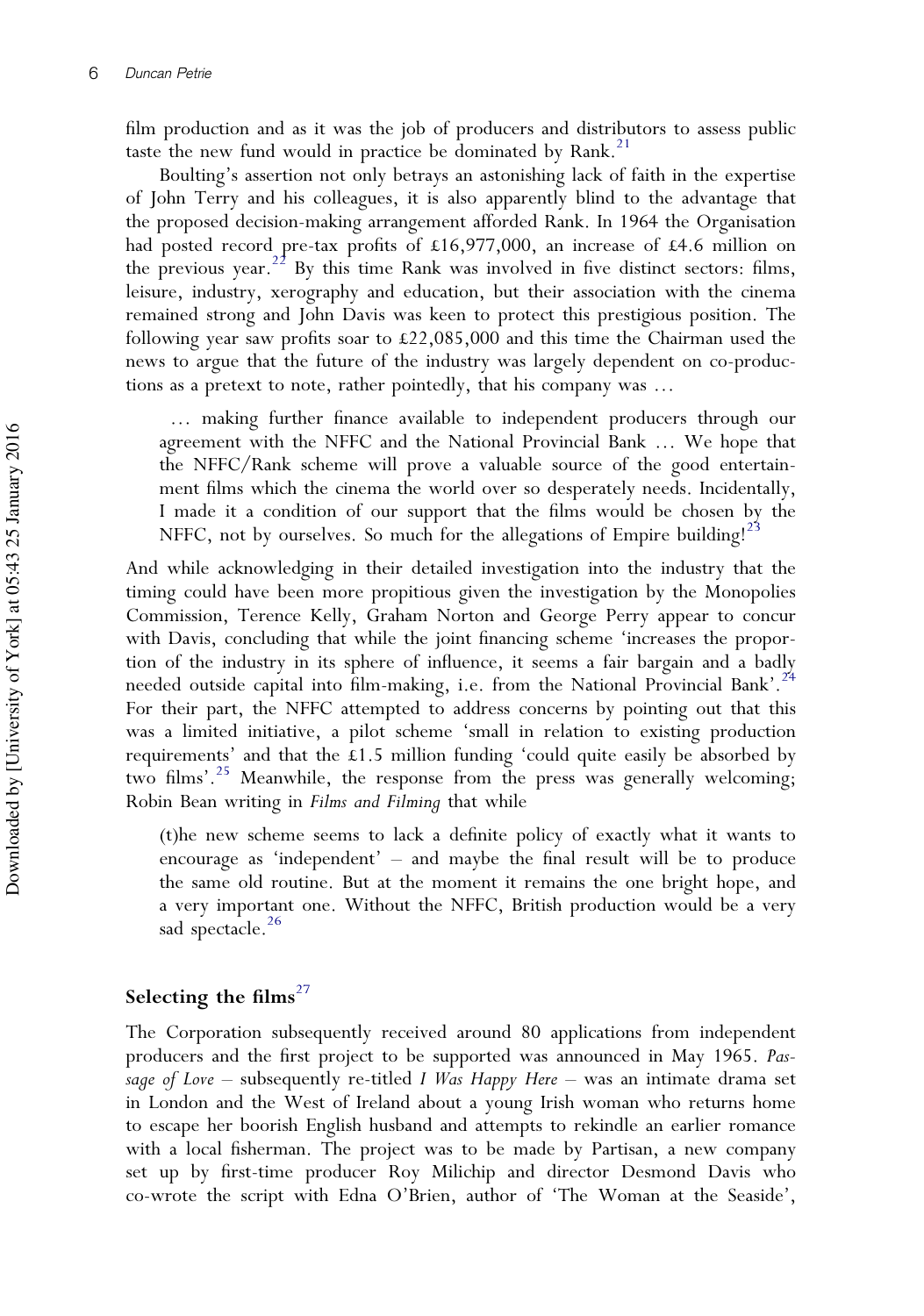the short story on which the film was based. Milichip and Davis had worked together on the Woodfall productions *A Taste of Honey* (1961) and *Tom Jones*, as production manager and camera operator respectively, and when Davis subsequently directed the Woodfall production of *The Girl with Green Eyes* (1964), also adapted from an O'Brien original, Milichip served as his assistant director. On their next collaboration, *The Uncle* (1965), Milichip was an associate producer. The crew for *I Was Happy Here* also comprised a number of experienced technicians associated with the previous films, such as cinematographer Manny Wynne, editor Brian Smedley Aston and composer John Addison. The principal cast included Sarah Miles playing the heroine, Cass, supported by Julian Glover as her husband, the veteran Irish actor, Cyril Cusack, the proprietor of the seaside hotel where she resides and newcomer Sean Caffrey, her childhood sweetheart.

The second project selected for the scheme was *The Sandwich Man*, a farcical contemporary comedy featuring the exploits of a middle aged widower who wanders around London wearing a advertising 'sandwich' board and morning dress, observing the absurd interactions of his fellow citizens. The eponymous protagonist, Horace Quilby, was to be played by Michael Bentine (closely associated with the Goons) who had also written the script with director Robert Hartford-Davis. The producer and cinematographer was Peter Newbrook and the film was to be made under the auspices of Hartford-Davis and Newbrook's company, Titan Films. The former had previously been associated with low-budget exploitation films such as *The Yellow Teddy Bears* (1963), *The Black Torment* (1964) and *Gonks go Beat* (1965), which was also the first Titan production. Newbrook was a respected cinematographer who first worked with Hartford-Davis on *The Black Torment* and his expertise was crucial to the concept of *The Sandwich Man* which was to be shot in Eastmancolor entirely on location in London. The producers also assembled a very impressive cast that included Dora Bryan, Harry H. Corbett, Bernard Cribbins, Diana Dors, Ian Hendry, Stanley Holloway, Wilfred Hyde-White, Ron Moody, Anna Quale, Terry Thomas, Norman Wisdom and Donald Wolfitt. Promoted as 'a comedy of our time, for the family audience', *The Sandwich Man* appeared to provide a new twist on a familiar genre that had served Rank well and which they continued to mine successfully during the 1960s with the Norman Wisdom vehicles and the *Doctor* films by director/producer team Ralph Thomas and Betty  $Box<sup>.28</sup>$ 

In sharp contrast, the third project to be supported was a much more specialist and self-consciously 'high-brow' affair: a film version of the Royal Ballet's celebrated production of *Romeo and Juliet* with Margot Fonteyn and Rudolf Nureyev dancing the principal roles. It was to be directed and produced by the veteran Viennese émigré Paul Czinner for his company Poetic Films. Czinner had established a productive relationship with the company and Fonteyn in particular with *The Royal Ballet* (1960) which had been shot on the stage of the Royal Opera House and featured extracts from Giselle, the Firebird and Swan Lake. The original *Romeo and Juliet* ballet had been choreographed by Kenneth Macmillan as a three act adaptation of Shakespeare's play set to music by Sergei Prokofiev and on its triumphant opening night in New York the principals received 43 curtain calls.<sup>29</sup> Czinner's version sought to recreate the live experience of the ballet by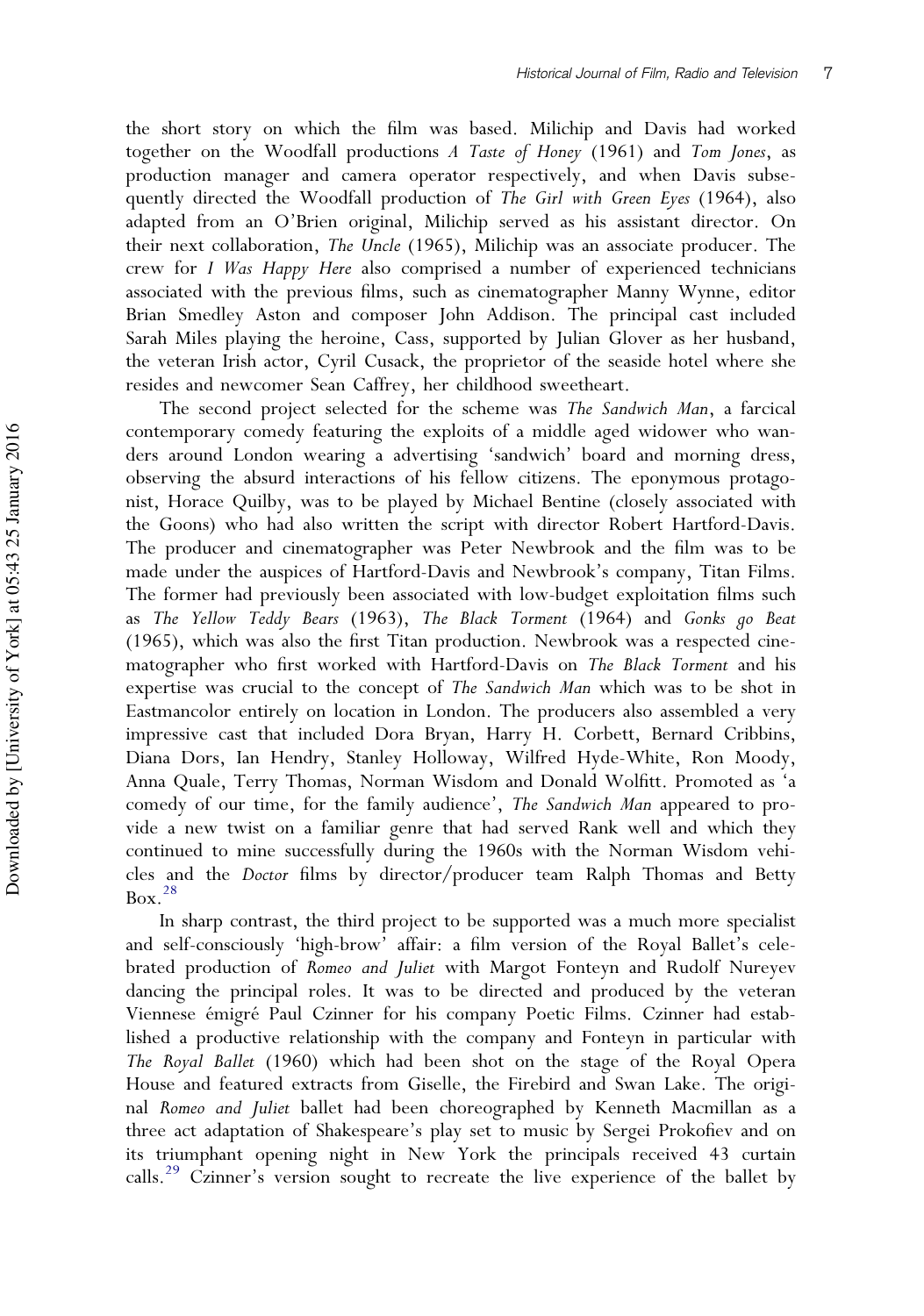shooting on a specially constructed stage at Pinewood with a sprung floor, using seven fixed-position cameras, supervised by S.D. Onions who had previously collaborated with the director on *The Bolshoi Ballet* (1957), *The Royal Ballet* (1960) and *Der Rosenkavalier* (1962). Other key creatives attached to the project included the editor Philip Barnikel, who had also worked on *Der Rosenkavalier,* and Nicholas Giorgiadis, whose sets and costumes had been designed for the original ballet. As such, *Romeo and Juliet* positioned itself in a classical tradition that, in addition to Czinner's own recent work, included Michael Powell and Emeric Pressburger's films *The Red Shoes* (1948), *Tales of Hoffman* (1951) and *O Rosalinda!!* (1955). The project's potential appeal beyond the UK was confirmed by a major financial commitment from the American distributor Embassy International in return for the Western Hemisphere rights.

These first three productions were announced by the NFFC in their annual report for the year to 31 March 1965, in which they also noted their active consideration of loans to co-productions between British and with Commonwealth partners.<sup>30</sup> One of these projects, *The Trap,* a period piece set in Canada, was erroneously reported in some quarters to be part of the NFFC/Rank scheme.<sup>31</sup> But the other film alluded to, an Australian comedy, *They're a Weird Mob*, to be produced and directed by the highly experienced film-maker Michael Powell, did become the fourth production to be part of the joint funding initiative. Adapted from John O'Grady's novel by Powell's long-time collaborator Emeric Pressburger (writing under the pseudonym of Richard Imrie), *They're a Weird Mob* depicts the experiences of Nino Culotta, a newly arrived Italian immigrant in Sydney who, on discovering that the newspaper run by his cousin he intended to work for has folded, finds a job as a brick layer. This introduces Nino to the strange inhabitants and customs of contemporary Australia – which provide much of the humour and atmosphere for the project – before he falls in love with the daughter of the boss of local construction firm, a liaison complicated by the fact she had lent Nino's cousin money before he absconded. The film was to be made under the auspices of Williamson-Powell, a production company also involving the Australian cinema chain owner J.C. Williamson, and shot entirely in Sydney with a mainly Australian crew and cast.<sup>32</sup>

An international theme was also central to the fifth project to be included in the NFFC/Rank scheme. *Maroc 7* offered the prospect of a glamorous and exotic thriller featuring a gang of international jewel thieves operating behind the cover of a respected fashion magazine infiltrated by an undercover policeman who accompanies them to Morocco where they plan to steal a priceless Arabian medallion. Clearly inspired by a combination of James Bond, the slick thrillers of Stanley Donen such as *Charade* (1963) and *Arabesque* (1966), and the swinging London of *Darling* (1965) and *Blow Up* (1966), this ambitious project was to be produced by Cyclone, a new company run by John Gale and Leslie Philips, with the more experienced Martin C. Schute, associate producer on Otto Preminger's features *The Cardinal* (1963) and *Bunny Lake is Missing* (1965), as executive producer. Director Gerry O'Hara's previous credits include *That Kind of Girl* (1963), produced by Robert Hartford-Davis, and the swinging London film, *The Pleasure Girls* (1965), and the script was by David Osborn who also wrote *The Trap*. The cast was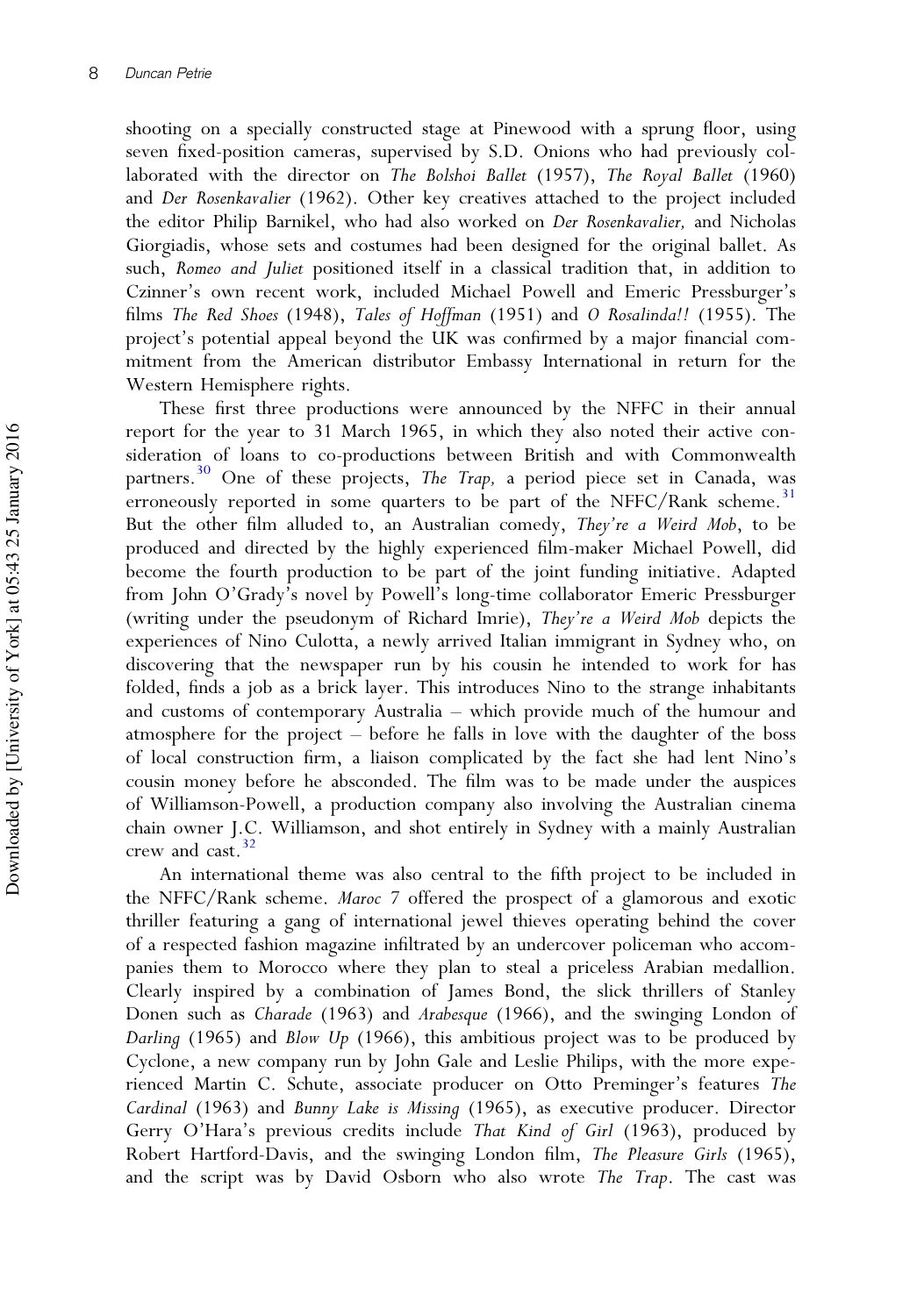suitably international and glamorous and featured Americans Gene Barry and Cyd Charisse, Italian Elsa Martinelli and Canadian Alexandra Stewart alongside Philips and Denholm Elliot. While the crew largely comprised experienced technicians, notably cinematographer Kenneth Talbot and editor John Jympson, who were suited to the rigours of a production involving extensive location work in Morocco.

The final film included in the scheme had the distinction of being the first to be made under the new Franco-British co-production treaty signed in 1965.<sup>33</sup> The advantage of this arrangement was that it allowed participating films to qualify for both the British Quota and Eady money and the French *Fonds de Soutien*. *A Coeur Joie/Two Weeks in September,* was constructed around its star, Brigitte Bardot, as a French fashion model who becomes torn between two lovers while on a job in London. The script was by Oscar-winning director Serge Bourguignon, written in collaboration with Pascal Jardin and Vahé Katcha, and the co-producers were highly experienced figures in their respective industries: Kenneth Harper, whose credits include the highly successful Cliff Richard musicals *The Young Ones* (1961)*, Summer Holiday* (1963) and *Wonderful Life* (1964); and Francis Cosne, principally associated with the *Angelique* series of features with Michele Mércier.<sup>34</sup> In addition to Bardot, the cast included Laurent Terzieff and Jean Rochefort as the rival suitors, alongside Mike Sarne as a rather lugubrious fashion photographer and James Robertson Justice as a suitably-kilted Scottish laird; while the mainly French crew included cinematographer Edmond Séchan and editor Jean Ravel, who had cut Chris Marker's *La Jet*é*e* (1962). It was reported in *The Daily Cinema* that the production was to be made with 70% French investment and a 30% British contribution, with locations shot in London and Scotland followed by interiors at the Billancourt Studio in Paris.<sup>35</sup>

#### The production process

All of the films, with the exception of *Romeo and Juliet,* were provided with completion guarantees by Film Finances, a London-based company founded in 1950. As Charles Drazin notes, the origins of Film Finances are closely tied to the wider transformations in the British film production sector that had motivated the establishment of the NFFC.<sup>36</sup> The files for *I Was Happy Here, The Sandwich Man, They're a Weird Mob* and *Maroc 7* provide detailed insights into the financing and production process of these films.<sup>37</sup> The script, budget and schedule of projects were subject to a rigorous assessment by Film Finances associate John Croydon before a guarantee could be offered. In the case of *I Was Happy Here,* Croydon, expressed concerns about producer Roy Milichip's lack of experience and queried certain aspects to be under-budgeted and under-scheduled, but he also found the schedule well prepared and the script well put together, noting that 'The story is very simple and the completed film will obviously rely a great deal more on direction and artists performances than it will on story telling. This remark is obviously applicable to everything Davis has done to date'.<sup>38</sup> Film Finances subsequently gave Partisan Film Productions the green light for a budget of £169,200, the lowest of any of the films to be made under the NFFC/Rank scheme, and production began with a six-week shoot in County Clare in June 1965, followed by three weeks in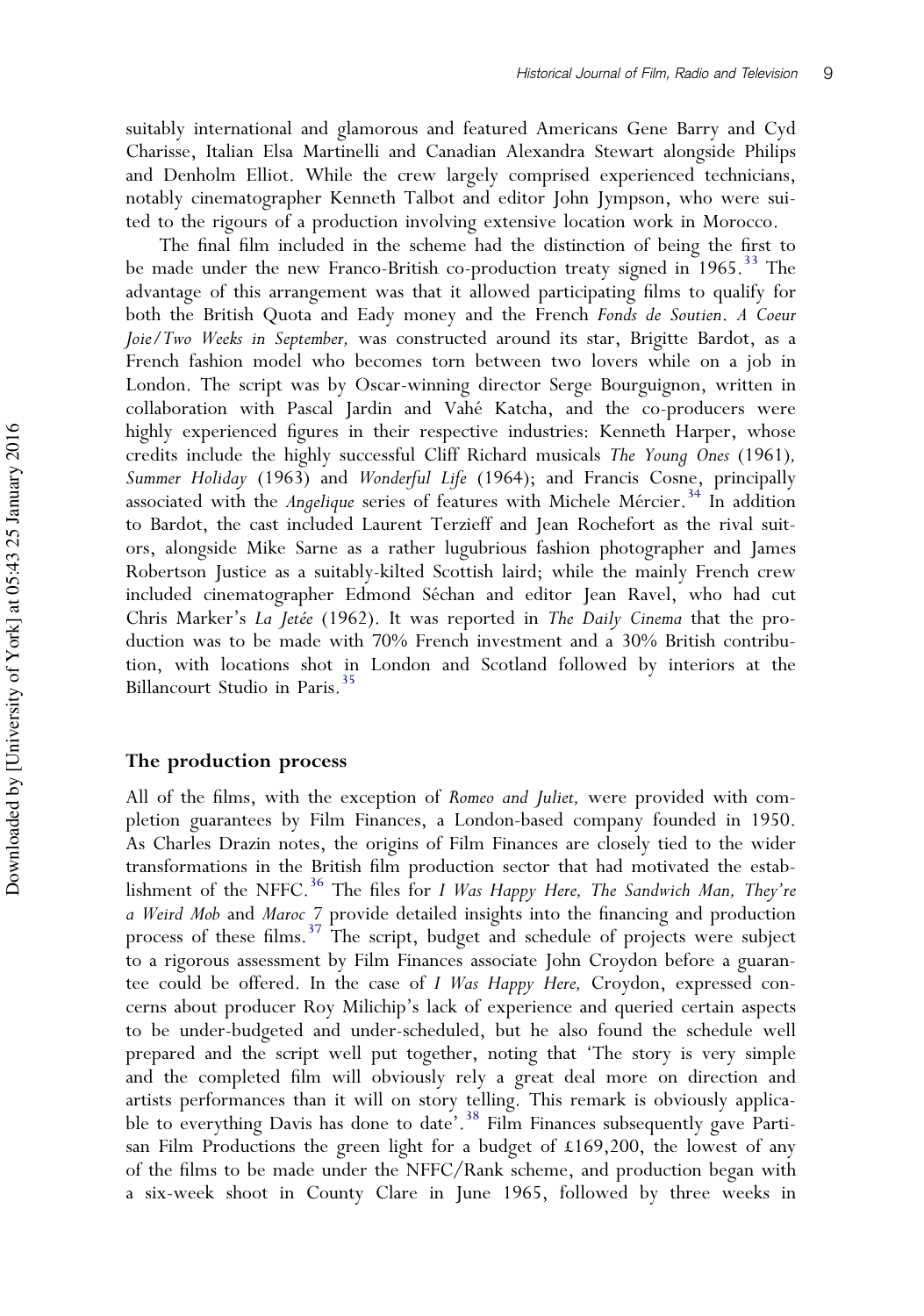central London and one final week back in Ireland. Despite encountering some minor problems due to a local transport strike in Ireland, progress was relatively smooth and Milichip and Davis brought the film in slightly under budget at £167,779.<sup>39</sup> A location report in *Films and Filming*, provides further evidence of a tightly run production, indicating that interior sets had been prepared in the event of rain disrupting filming, minimising the risk of any delays and the author, Robin Bean, notes that 'I don't think I've ever seen a British unit working so well as on this film'.<sup>40</sup>

*The Sandwich Man* was also proposed as an all-location production to be shot in just over eight weeks but this time Croydon's assessment contained more substantial reservations. In addition to unfamiliarity with the key people involved in the production, he raised doubts about the quality of the script which he described as 'badly put together. Too many scenes are, in effect, sequences, and I find it particularly difficult to assess their scheduled values'.<sup>41</sup> Croydon also considered the film to be seriously under-scheduled by as much three to four weeks, and he indicated that no-one on the unit appeared to appreciate the problems that may be encountered during the location shooting. But despite these concerns, Film Finances agreed to provide a completion guarantee on the provision that the budget be revised – raising the figure from £214,188 to £250,253, a move that appeared necessary as the shoot subsequently ran for a period of 61 days between early September and late November 1965.<sup>42</sup> But in the end the film actually came in at £214,452, proving the producers' original assessment to have been accurate and prompting John Terry to request a larger no claims discount be given by Film Finances, a plea rejected by Robert Garrett on the grounds that the original assessments and completion guarantee had been made in good faith based on available evidence.<sup>43</sup>

Despite being made on the other side of the world, *They're a Weird Mob* appeared a much more straight-forward proposition. Film Finances had provided a guarantee for several of Powell's previous films beginning with *O Rosalinda!* (1955) and as Charles Drazin notes, after a shaky start a good working relationship between the two had developed.<sup>44</sup> Croydon's assessment of *They're a Weird Mob* was upbeat, noting that the script is written in a 'very practical manner' and is appropriate to a nine week schedule of six days per week. On observing that the film is to be made entirely in Australia, he opines that this presents no problems 'provided Powell is prepared to accept some limitations on the quality of work he will obtain'. Croydon's report concludes by stating 'we will be able to Guarantee this proposition with some degree of confidence, provided Powell is prepared to tackle the film in the way he did "Peeping Tom".<sup>45</sup> The agreed budget was £234,925, with £166,925 provided by the NFFC and Rank and the balance covered by Williamson-Powell.<sup>46</sup> The producer's contribution was backed by a deal with the Australian exhibitor Greater Union (which was 50% owned by the Rank Organisation) whose distribution arm, British Empire Films, would handle the release in the local market.<sup>47</sup> Shooting began in Sydney in October 1965 with Powell quickly winning the confidence of his largely local crew by emphasising the Australian aspects of what was a genuine co-production.<sup>48</sup> But he also enjoyed the reliable services of British cinematographer Arthur Grant who had a reputation for his effective and efficient location work. Indeed, the only snag encountered on the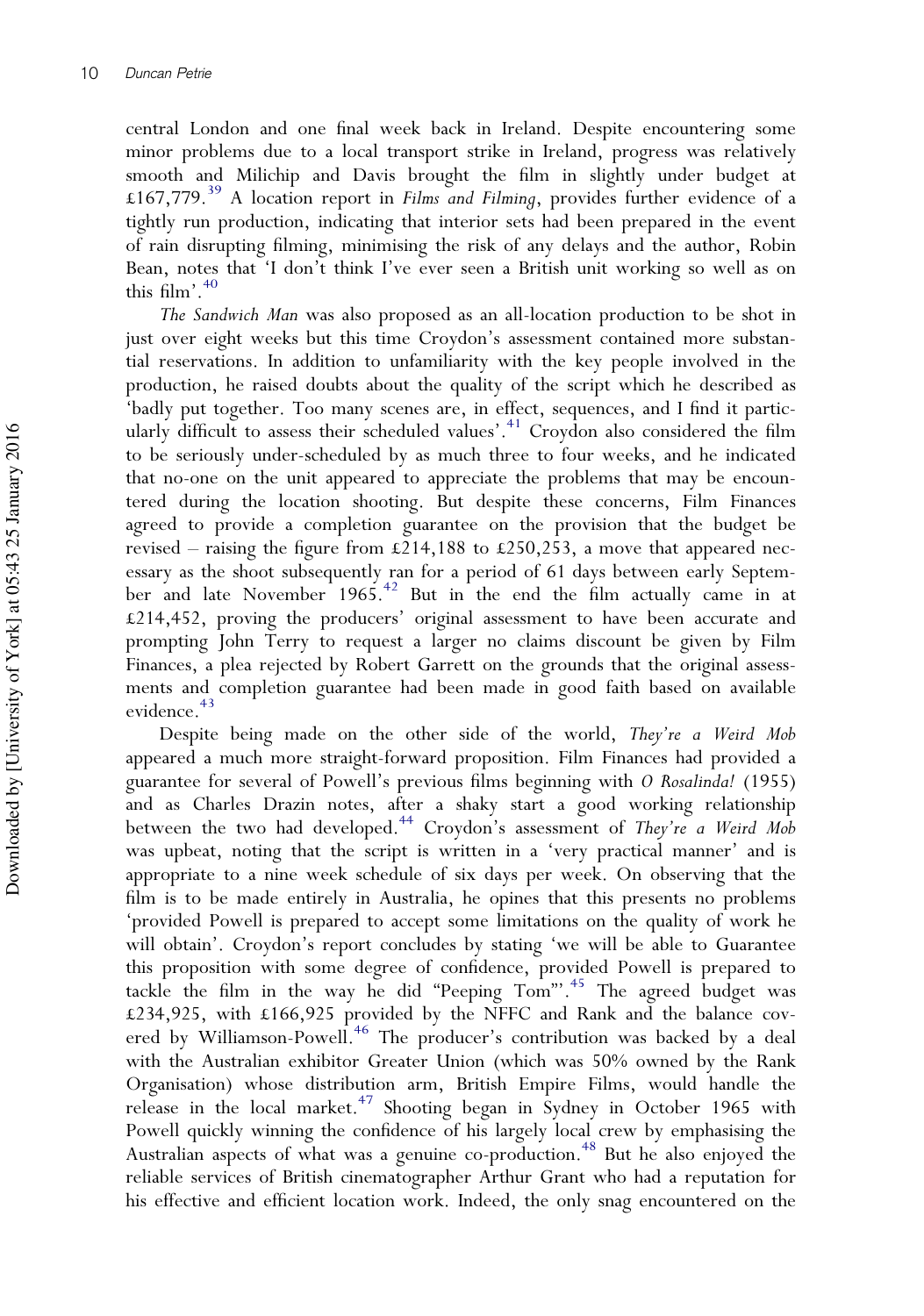production was a dispute which arose between Powell and the ACTT over the union membership status of some of the crew and the alleged anti-union sentiments of Associate Producer, John Pellat which generated some heated correspondence with ACTT General Secretary George Elvin, who threatened to boycott the film due to the breach of faith on Powell's part. But in the end the production was completed on time and slightly under budget.<sup>49</sup>

It was to prove a very different story with *Maroc 7* however. John Croydon's initial assessment here was particularly withering. He considered the script to be over length and 'written in a curious mixture of breakdown and master scenes, which make it very difficult to assess and, I would think, well-nigh impossible for a director to find his way through it;' while the schedule was described as 'a very, very dangerous one' with only some days feasible and several impossible to achieve. $50^{\circ}$  And although a subsequent meeting with executive producer Martin Schute and director Gerry O'Hara gave Croydon a bit more confidence in the project, he continued to stress his concerns about the costs of location transport and hotel budgets in Morocco. Film Finances judged that the film had been budgeted for eight rather than seven weeks and demanded an additional £2000 be added to the contingency from deferments to producers' fees, but then offered a guarantee to Cyclone films on a budget of £316,000.<sup>51</sup>

Production began on 6 July 1966 in Morocco and the shoot was beset by a catalogue of mishaps that began almost as soon as the unit arrived. First of all there was a problem getting the lighting equipment sent out to the location. It was then discovered that the local water was undrinkable and bottled water would have to be provided at a considerable additional cost. Moreover, the productivity of the Moroccan workers also proved a major issue, necessitating the hiring of additional staff which in turn required additional transport and subsistence costs. Thus, after just two weeks it was clear that O'Hara was struggling to shoot at the rate he had confirmed to the producers and so the film began to slip radically behind schedule. This in turn led to longer shooting days which required additional overtime payments for crew.

At Film Finances' behest, John Croydon went out to Morocco, arriving on 21 July.<sup>52</sup> At this stage, the film was an estimated £31,767 over budget but Croydon was convinced this would rise further by £10–£15,000. He immediately pressed for O'Hara's removal from the production but this was resisted by the producers. Ten days later, Croydon and John Gale flew to London for a meeting with Rank and the NFFC which resulted in an additional £10,000 being added to the budget cover costs of shooting at Fort Immouzer, a key location in the Middle Atlas Mountains, but a two-hour drive from the nearest town of any size. At this point, Film Finances were bracing themselves for a total overspend of around £35,000.<sup>53</sup> Meanwhile back in Morocco, a visit of the King of Saudi Arabia resulted in the production's hotel accommodation being commandeered, forcing the unit to live in camp at the remote location for seven days. As a result of these problems, the location-shoot finished six days behind schedule. Following the receipt of a detailed report on the production expenditure in Morocco by Peat Marwick, Douglas Gosling, cost advisor at the NFFC, noted in a letter to Film Finances that

… it is now becoming crystal clear why this film has gone so far over budget and yet only a week or so over schedule. I think you will agree that the use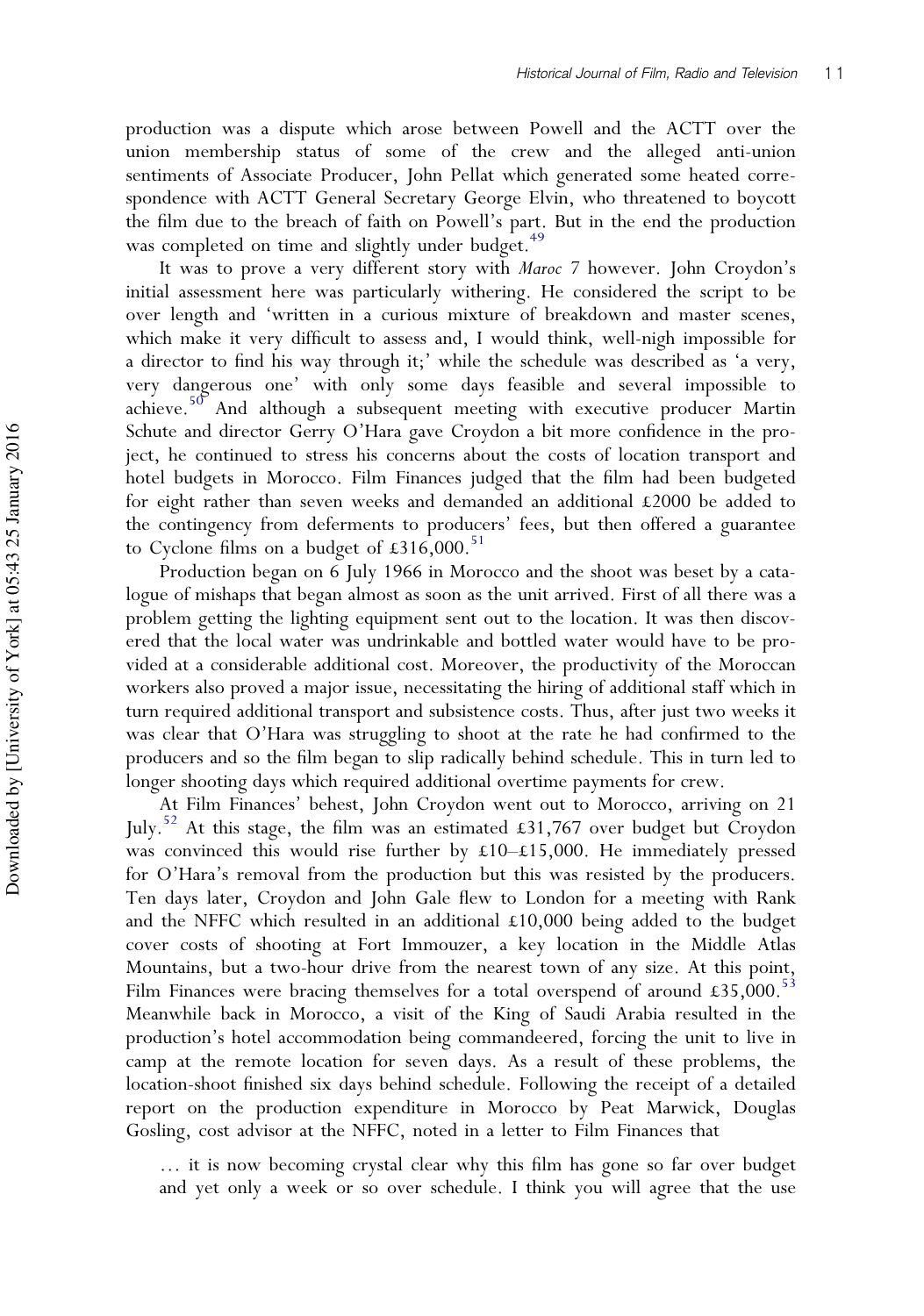of 65 vehicles daily on a film of this nature is something of a record in production management. The budget prepared by Martin Schute provided for 18 vehicles daily. $\frac{3}{5}$ 

The report also notes that the company hiring the vehicles added 40% to their invoices when they discovered that the vehicles were being used to transport everything to the location at Fort Immouzer. This is confirmed by the producers who noted that doing business with the Moroccans had been very problematic: the production office had great difficulty obtaining accurate cost information with even written quotations being subject to change. This led to significant extra costs for hotels and transport. But even when the unit had moved to London, O'Hara's progress continued to be slower than scheduled. Finally, problems with the score delayed the completion of the film for a further four weeks. The true financial picture took some time to emerge as various bills were settled. A letter from Film Finances to Peat Marwick on 19 June 1967 confirmed that the monies they had advanced under the Guarantee of Completion as at 31 May amounted to £61,138, while the final cost statement for film indicated that £399,835 in total had been spent, some £73,000 more than the revised budget of £326,000.<sup>55</sup>

#### The critical and commercial response

The initial critical response to *I Was Happy Here* was very promising. Prior to its British release in early July 1966, the film won two Prizes at the San Sebastián International Film Festival in Spain, including the Golden Shell for Best Film. It subsequently opened at the prestigious Warner West End, following a run by *My Fair Lady* and was met with generally positive reviews in the press. *I Was Happy Here* was variously described as possessing 'a captivating poetic quality' (*Sunday Express*), being 'warm, sincere and almost completely beautiful' (*The Sun*) and 'a film of a rare lyrical quality (that) … completely justifies the faith of the National Film Finance Corporation and the Rank Organisation' (*Evening News*).<sup>56</sup> Writing in the *Sunday Times* the veteran critic Dilys Powell celebrated the film's British backing, a sentiment echoed by Nina Hibbin in *The Morning Star.*<sup>57</sup> Desmond Davis's direction, Manny Wynne's cinematography and Sarah Miles' acting were routinely singled out for praise. But there was also a widely shared sense among reviewers that *I Was Happy Here* suffered from being a little too self-conscious: The *Monthly Film Bulletin* critic identified the influence of a French-derived style of storytelling associated in Britain with Tony Richardson, while John Mortimer in the *Observer*, felt that Davis 'makes a gallant attempt at freedom in time and place, moving his story backwards and forwards in the way of Godard, but without the sudden inspiration of that true cinematic master'.<sup>58</sup> Taken as a whole, the critical reception betrays an underlying uncertainty or ambivalence about *I Was Happy Here* which is captured in the words of the *Times* review*:* 'Courageous and uncommercial, it is the sort of film every critic is willing to salute in principle. But such unwavering determination to fashion all into a thing of beauty grows wearisome'.<sup>59</sup>

*Romeo and Juliet* also met with an ostensibly warm reception, with the Trade Press on both sides of the Atlantic setting the tone. *Variety* described the film as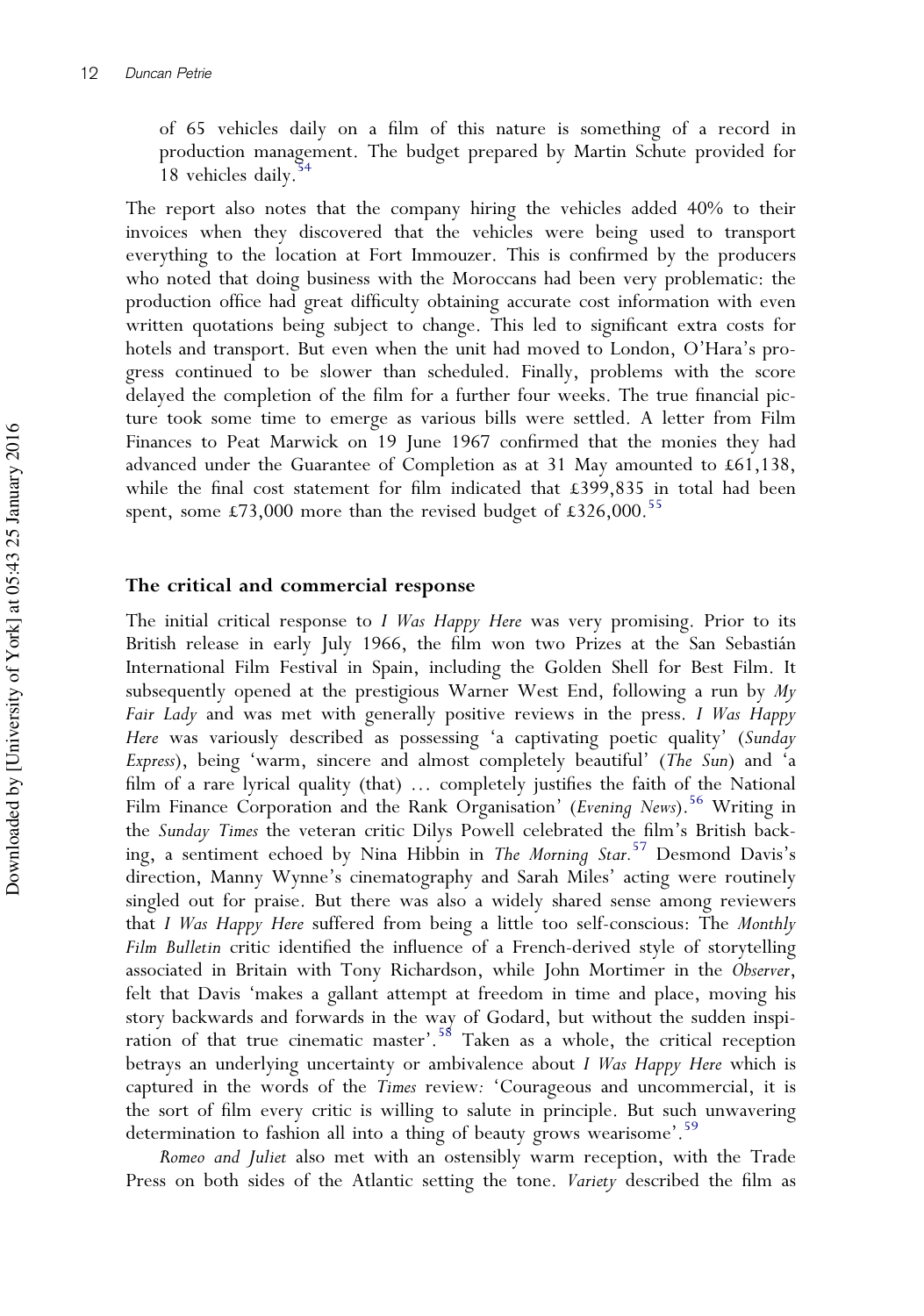'surefire for ballet lovers … an absorbing excursion into its particular art form, a beautifully executed and sometimes-spectacular attraction which carries must-appeal to every devotee of ballet', while *Kine Weekly* opined that 'Fonteyn and Nureyev alone would be enough to ensure this as an artistic success. It is a beautiful film in every sense, and is sure to earn a steady income'.<sup>60</sup> The film initially opened in America before being given a special gala screening at the Royal Festival Hall on 31 October 1966. Many of the newspaper reviews shared the enthusiasm of the trades, with Ann Pacey in *The Sun* praising it as 'a revelation of the great beauty that art can achieve' and Richard Buckle in *The Sunday Times* appreciating Czinner's achievement in documenting this great ballet performance, noting that it was something his mother in Norfolk would enjoy.<sup>61</sup> But again, there was a body of critical opinion that was less enthusiastic, particularly about the feature's merits beyond being a facsimile of a pre-existing event. *The Times* reviewer argued that 'as cinema the film has little to offer', Philip French in *The Observer* that 'as a record of a production or an experience it fails' while the critic in *Time* compared *Romeo and Juliet* unfavourably with *The Red Shoes*. <sup>62</sup> The ballet's choreographer Kenneth Macmillan also disliked the film, feeling that 'his choreography had been betrayed by Czinner's preoccupation with Nureyev and Fonteyn at the expense of the rest of the dancing<sup> $,63$ </sup>

Released around the same time as *Romeo and Juliet, They're a Weird Mob* was less extensively reviewed but also drew some positive notices, particularly from the trades. *Kine Weekly* called it 'a highly original film, full of sentiment and simple comedy. Lacking star names it should nevertheless build up a large following by word-of-mouth', while *The Daily Cinema's* review noted: 'Bright, brisk and breezy tale of an Italian's misadventure's Down Under; Sydney locations eye-filling; script and native characterisation slyly witty; rough-and-ready horseplay fresh and funny; local colour vivid; Walter Chiari engaging. First-rate box-office comedy bet for popular halls'.<sup>64</sup> *Variety* was a little more circumspect in terms of the film's prospective wider appeal which was to prove prophetic: 'Doubtless the picture is going to be a big money-spinner down under, but for overseas it seemingly has little appeal. But if cut somewhat, it might prove an acceptable supporting feature'.<sup>65</sup> But following its release, *Monthly Film Bulletin* was scathing, calling *They're a Weird Mob* 'patronising' and noting (in a manner that reveals the ingrained hostility towards popular and female taste) that 'nothing … can really conceal the fact that this is just a routine women's magazine romance in a new setting; and the acting is mostly indifferent'.<sup>66</sup>

The other three films were subject to more consistently negative criticism. Even the usually supportive trade press found it difficult to muster enthusiasm for *The Sandwich Man,* with the reviewer in *Kine Weekly* noting: 'Funny in parts and pathetic in others this film never quite justifies the terrific comic talent lurking in the huge cast', while *The Daily Cinema* opined that it was 'scrappily scripted and aimlessly directed', and *Variety* that the 'directing, editing and screenplay are mainly uneven'.<sup>67</sup> Unsurprisingly, the more highbrow critics were even harsher with Raymond Durgnat in *Films and Filming* exclaiming that any.

… sporadic, rather tentative, virtues are lost in a sadly inadequate script. Trying too hard to be relaxed, it gives up trying to be funny. It's underwritten and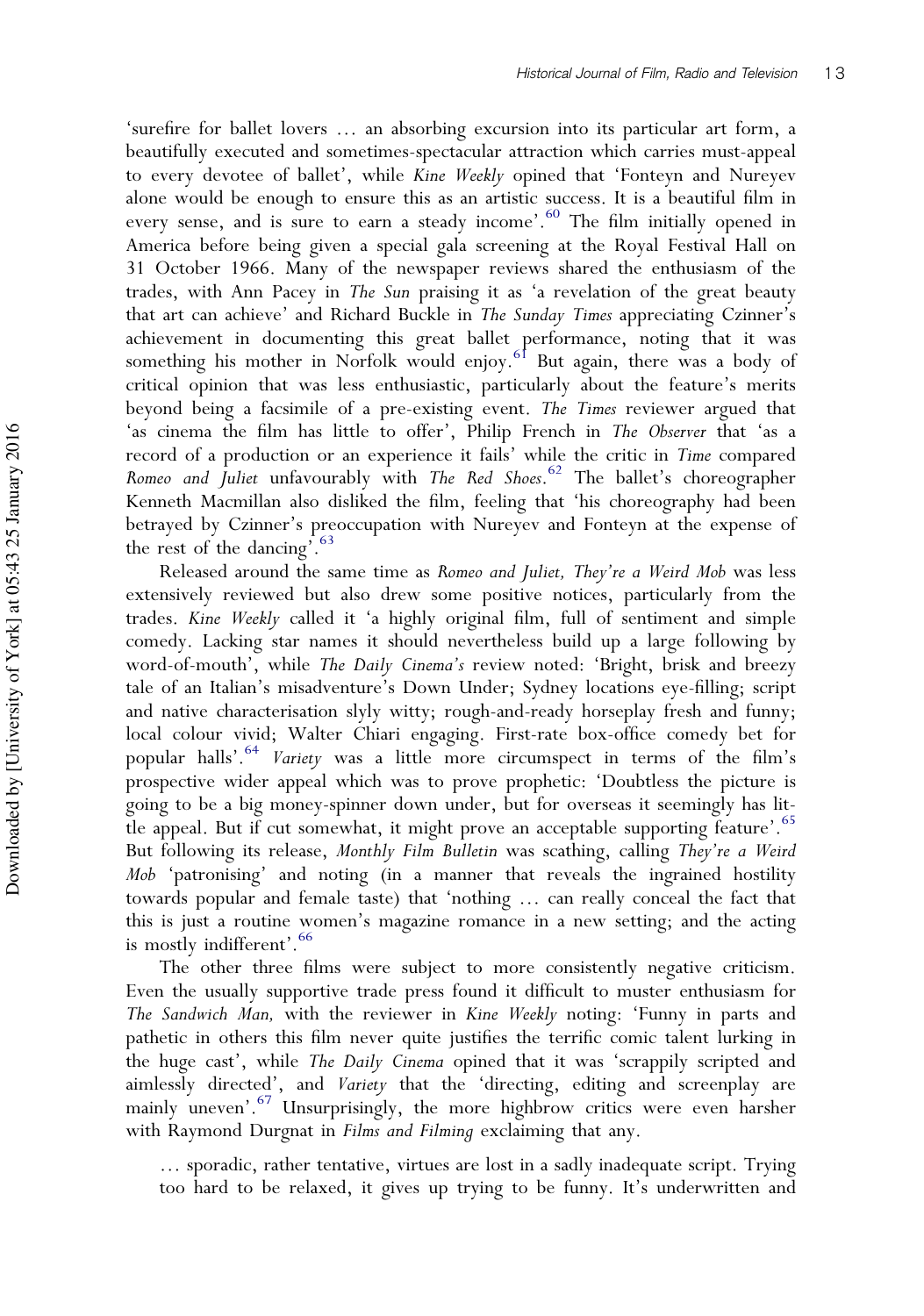content with corn … Further, the slapstick sequences are mostly obvious in idea and unconvincing in staging … It's rather odd to find so thinly written a film garnished with so expensive a cast; and personally I'm disappointed to see the Rank-NFFC set-up subsidising sub-standard material better examples of which have never had any difficulty in finding finance from the usual sources.<sup>68</sup>

The trades were split on the virtues of *Maroc 7*. Graham Clarke in *Kine Weekly* judged that 'After a slowish and over-mysterious start, this picture gets into a very entertaining stride and the double-twist ending is fun'. He also praises 'the imaginative and often pictorially beautiful use of the genuine Moroccan settings'.<sup>69</sup> But *Variety* was less certain, noting that 'Barry lacks punch as the hero (while) … O'Hara's direction is competent but somehow lacks the spark of audacity and dash which would have knitted together some of the loose ends of this workmanlike but brittle piece'.<sup>70</sup> While the *Monthly Film Bulletin* critic was downright scathing:

Despite an attractive cast and a fashionably post-Bond script, something seems to have gone sadly awry with this thriller. Certainly it demonstrates that exotic locations and a bevy of glamorous models can become more of a burden than an asset, even in disguising the inadequacies of a script which has little but intricacy to recommend it.

Finally, *A Coeur Joie/Two Weeks in September* was almost universally panned: the *MFB* describing it as a 'Supremely ludicrous amalgam of all the clichés of women's magazine fiction, flashily photographed, and directed … At a snail's pace and in a style that fully matches the inanities of the plot  $\ldots$  It might almost be a parody'.<sup>72</sup> While Jean-Louis Comolli in *Cahiers du Cinema* describes director Bourguignon as one of the two most superficial film-makers in French cinema (alongside Robert Enrico) and compares his style to the construction of the functional but ugly state housing: made of prefabricated elements, their value tested but without surprises and at a knock down price.<sup>73</sup>

Whatever the response to the individual films, the scheme was already being described as a failure before the final two productions had been released. In the January 1967 issue of *Films and Filming,* Robin Bean proclaimed that 'The saddest event of the year was the failure of the joint NFFC/Rank financing scheme to 'encourage independent *production*' … Artistically, the majority of their productions were highly questionable and had the appearance of being projects where the producers had been unable to raise money from commercial resources'.<sup>14</sup> Bean pointed out that two of the films – *They're a Weird Mob* and *The Sandwich Man* – had been only been released as co-features in Britain, while the one supported by the scheme he considered to be outstanding, *I Was Happy Here,* had yet to gain proper nationwide distribution. The NFFC's annual report for the year to March 1967 attempted to provide a less devastating assessment of progress. Of the five films then in distribution, *Romeo and Juliet* is declared an artistic success with box office revenues described as 'promising'; in line with predictions, *They're a Weird Mob* had broken box office records in Australasia but had failed to replicate this success elsewhere. *I Was Happy Here* and *The Sandwich Man* were judged commercial failures, while the jury remained out on *Maroc 7*. <sup>75</sup> In subsequent correspondence with the Board of Trade, John Terry revealed the overseas earnings of a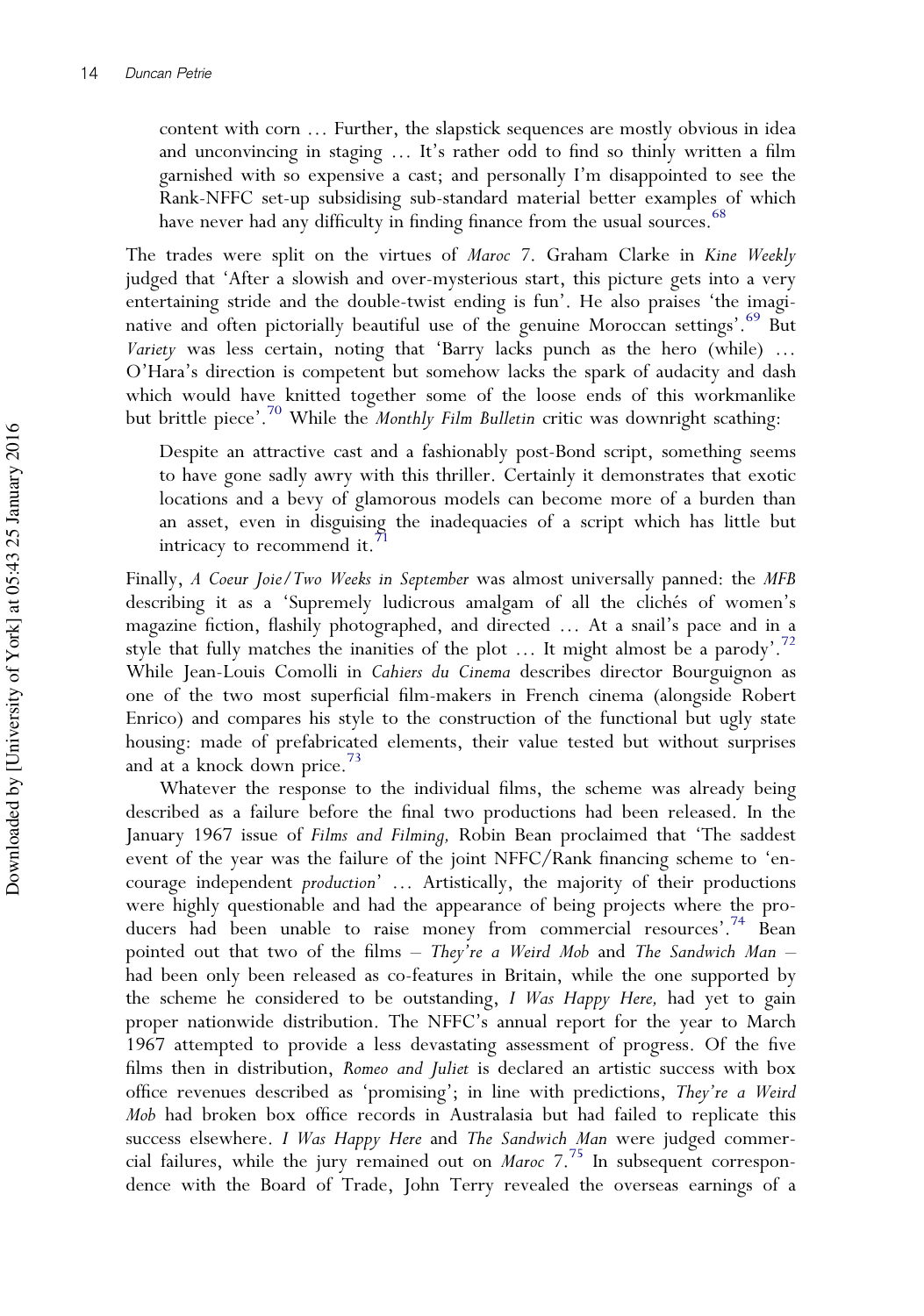number of NFFC-funded films including *They're a Weird Mob* and *Maroc 7,* which had made £207,821 and £214,494, respectively.<sup>76</sup> These are respectable figures but the failure of either to generate much interest in the British market was perhaps more indicative of their overall performance.

But if the Corporation were attempting to put on a brave face, the Rank Organisation was more sanguine. In his annual report to accompany the Organisation's published accounts for the year (which revealed profits of £22,437,000, a rise of 18.9% on the previous year), John Davis noted that:

Whilst our arrangements with the National Film Finance Corporation to which I referred in 1965 and 1966 have worked smoothly and harmoniously, I am sorry to say that we have had to provide in excess of £200,000 against anticipated losses. These losses emphasise the inherent risk in film production which does not grow less with rising costs and tighter markets; but if a producer does make the right form of entertainment the public seeks, then he secures his rightful reward.<sup>77</sup>

In terms of the financial picture, the NFFC's annual accounts indicate that loans were advanced as part of the scheme over a period of three years: in the year to March 1966 the figure was £272,926, in 1967 it was £325,010 and in 1967 £3538 was lent. This amounts to a total investment by the NFFC of £601,464 which given the 50-50 deal with Rank indicates that the scheme ended up costing just over  $\pounds$ 1.2 million. Information contained in the 1967 annual reports suggests that a total of £693,128 was advanced to the first three films in the scheme – *I Was Happy Here, The Sandwich Man* and *Romeo and Juliet*. <sup>78</sup> It is also indicated that a further £496,000 was loaned to *They're a Weird Mob* and *Maroc 7.*<sup>79</sup> This concurs with the information in the Film Finances files, but appears to makes no allowance for the claim that Paramount had provided a distribution guarantee for *Maroc 7* amounting to 50% of the production costs.<sup>80</sup> These figures also fail to account directly for the investment made in *Two Weeks in September,* but it is likely that they have been primarily absorbed into the figures for the year to March 1967 and offset by the American investment in *Romeo and Juliet* or *Maroc 7.* Whatever the individual sums involved, it is undoubtedly the case that returns on the scheme were far smaller than the costs. The NFFC accounts indicate the following loan repayments: 1966: £42,000, 1967: £33,096, 1968: £192,908, a combined total recoupment of just £268,004. This means that in the year to March 1968 the NFFC's total deficit on the joint financing scheme was £333,470, which after a provision for losses of £200,000 was deducted, left a further loss of £133,470.<sup>81</sup>

#### Conclusion

The impetus for the NFFC in initiating the joint-financing scheme was to enable the Corporation to participate in the production of higher budgeted films with a correspondingly greater chance of earning a return at the box office. The Corporation had clearly stated that the guiding principal behind the selection of subjects to be the possession of 'those qualities of entertainment necessary to attract modern cinema audiences'.<sup>82</sup> But the results noted above indicate that the failure to realise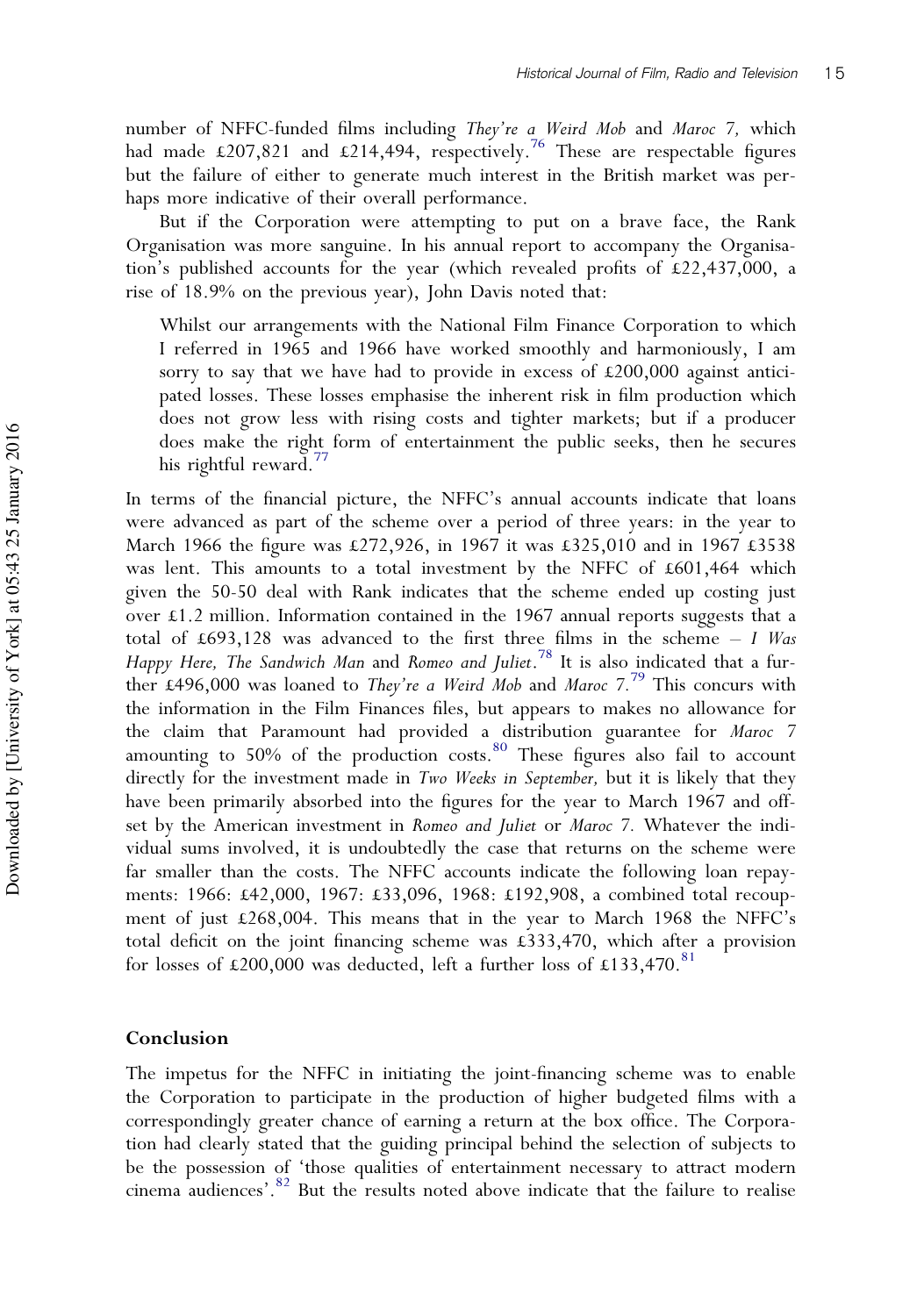this aspiration had been almost total, with the NFFC's inability to pick winners starkly apparent, delivering instead a sub-Woodfall slice of poetic realism, an unfunny mad cap comedy, a rather staid ballet documentary, an overly domestic Australian comedy, a tepid thriller and a clichéd Gallic romance. All of this made Rank's strategy of ceding all decision-making to their partner a wise move, at least in terms of avoiding blame and recrimination. At the very least it does call into question the ability of John Terry and his colleagues to fully evaluate projects in line with audience tastes in a rapidly changing market.

It is also the case that time has not revealed any of the NFFC/Rank films to have been a misrecognised masterpiece. Despite occupying an important place in the annals of Anglo-French co-production, Justin Smith suggests that along with Jack Cardiff's, *Girl on a Motorcycle* (1968), *A Coeur Joie/Two Weeks in September* is 'probably best forgotten'.<sup>83</sup> And while Gerry O'Hara and Robert Hartford-Davis may have received attention from cult film enthusiasts, this is usually for their earlier low budget exploitation work. *They're a Weird Mob,* on the other hand, is regarded as a landmark in the development of Australian cinema, initiating a popular cycle of 'ocker comedies' that irreverently and energetically played with and perpetrated Australian stereotypes.<sup>84</sup> Tom O'Regan describes it as 'perhaps the most classic statement of Australian alterity' which paved the way for a vibrant and highly successful tradition of cinema that includes *The Adventures of Barry Mackenzie* (1972)*, Strictly Ballroom* (1992)*, Muriel's Wedding* (1994) and *The Adven*tures of Priscilla, Queen of the Desert (1994).<sup>85</sup> Perhaps the talents of Michael Powell and Emeric Presburger, albeit past their peak of their creative powers, provided the 'x factor' lacking in the other projects selected for the NFFC/Rank scheme.

The difficulty in picking winners, in a market where the most talented filmmakers and the most commercial projects were still being routinely scooped up by the Hollywood majors, was the scheme's downfall. Ironically, the NFFC also continued to be involved in more obviously risky fare outside the main focus of the joint financing scheme that proved to be more successful with critics and audiences alike, including *Cul de Sac* (1966), *Accident* (1967), *Poor Cow* (1967) and *Ulysses* (1967). But by the mid-1960s, the NFFC was also in an increasingly parlous position. Just as the first productions in the scheme began to be released, the credit squeeze of 1966 was exacerbating the financial crisis at the NFFC and in October the Corporation announced it was being forced to suspend all lending activities until further notice. In a reminder of the sometimes fractious relationship between the Corporation and its paymaster, the refusal of the government to provide the guarantees that would have allowed the NFFC to borrow an additional  $\pounds$ 1.25 million to replenish its funds was cited as a major reason for the lending freeze.<sup>86</sup> This suspension of activities was to subsequently last until August the following year, by which time the joint funding scheme with Rank was already practically dead in the water, the failure of any of the films to achieve commercial success allowing both partners to withdraw quietly. The collapse of the joint funding scheme with Rank ensured that the NFFC continued to struggle with dwindling funds and uncertainty until the end of the decade. But by this point the Americans had shipped out and the British film industry was left yet again to pick up the pieces and ponder what had gone wrong.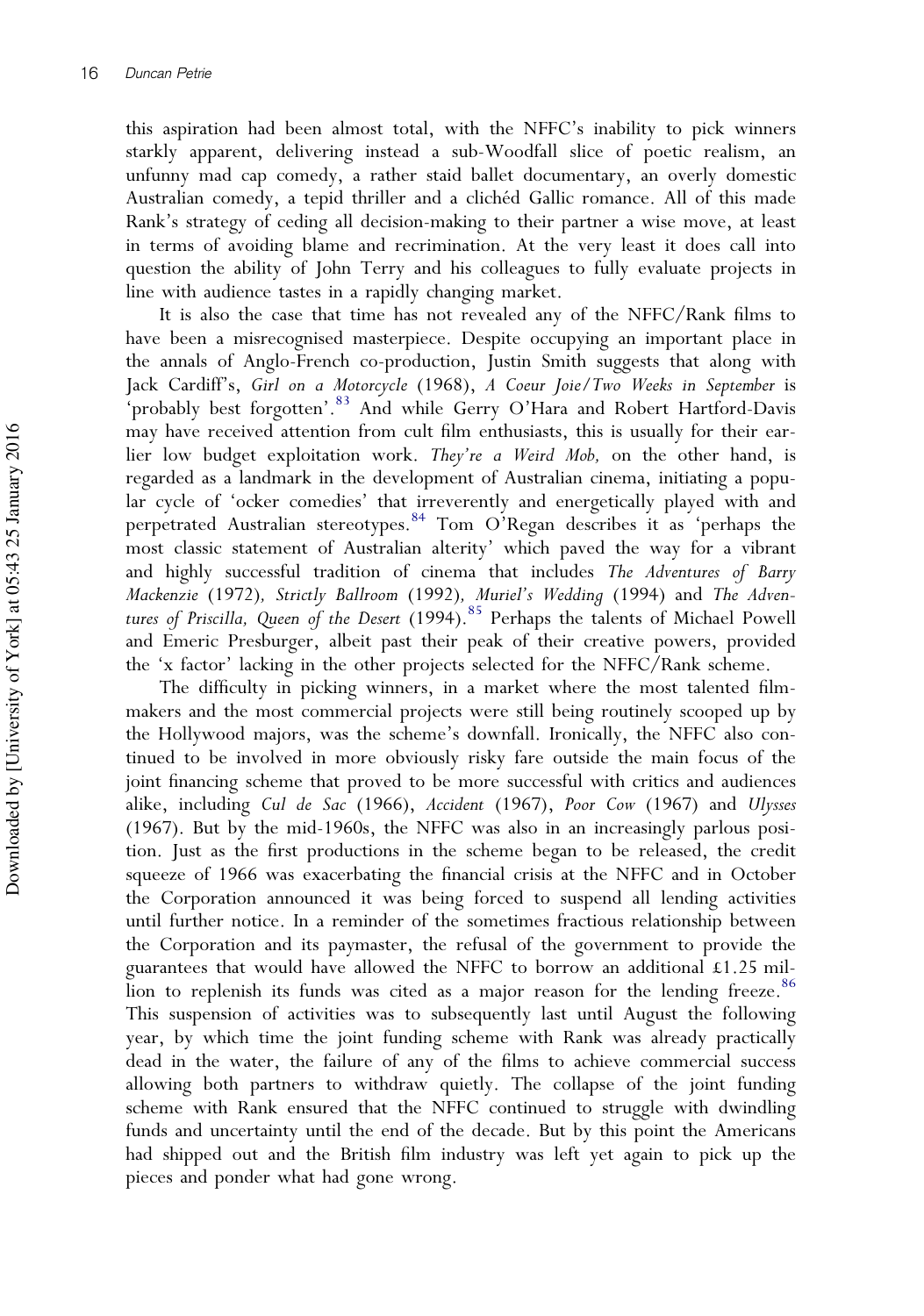#### Acknowledgements

This article has been generated by the AHRC-funded research project, 'Transformation and Tradition in Sixties British Cinema', and I am grateful for the input from my colleagues on that project: Dr Melanie Williams, Dr Laura Mayne and Dr Richard Farmer.

#### Disclosure statement

No potential conflict of interest was reported by the author.

#### Notes

- 1. Robert Murphy, *Sixties British Cinema* (London: BFI, 1992), 278.
- 2. Alexander Walker dedicates half a page to the scheme in *Hollywood, England: The British Film Industry in the Sixties* (London: Harrap, 1986), 336.
- 3. The best account of this is provided by Terence Kelly, Graham Norton, and George Perry, *A Competitive Cinema* (London: institute of Economic Affairs, 1966), 34–6.
- 4. The figures for production given in the BFI Yearbook are 113 films in 1963 and 95 in 1964. The figures for British films over 65 min long released in these two years derived from Dennis Gifford indicate an even more drastic reduction from 114 to 82.
- 5. Reported in *Kine Weekly*, 3 October 1963.
- 6. NFFC Annual Report to 31 March 1963.
- 7. *Kine Weekly*, July 23, 1964, 3.
- 8. Memo from John Terry to R.B. Tippets at the Board of Trade, 20 August 1964, BT 258/2039 National Film Finance Corporation Rank – Joint Backing Fund Proposal for Film Finance 1965. While Terry admits the multiplier effect of 1.5% is on the low side, the bank has agreed to review the scheme in 12– 18 months with a view to possibly increasing resources.
- 9. NFFC Annual Report to 31 March 1965, 5.
- 10. Ibid.
- 11. John Spraos, *The Decline of Cinema: An Economist's Report* (London: George Allen & Unwin, 1962).
- 12. *Kine Weekly*, August 6, 1964.
- 13. During 1963, John Davies had denied that there was a production crisis, claiming instead that too many producers were unprepared to accept the new realities and make films with sufficient audience appeal. In one speech, Davis provocatively drew parallels with changes occurring in the rail industry: 'Dr. Beeching did not want to close railway line, but the pubic had shown, by not using the lines, that they did not need the services which were offered, with the result that the lines had become uneconomic'. *Kine Weekly*, December 19, 1963, 123.
- 14. Submission to Ministers, 9 November 1964. BT 258/2039 National Film Finance Corporation Rank – Joint Backing Fund Proposal for Film Finance 1965.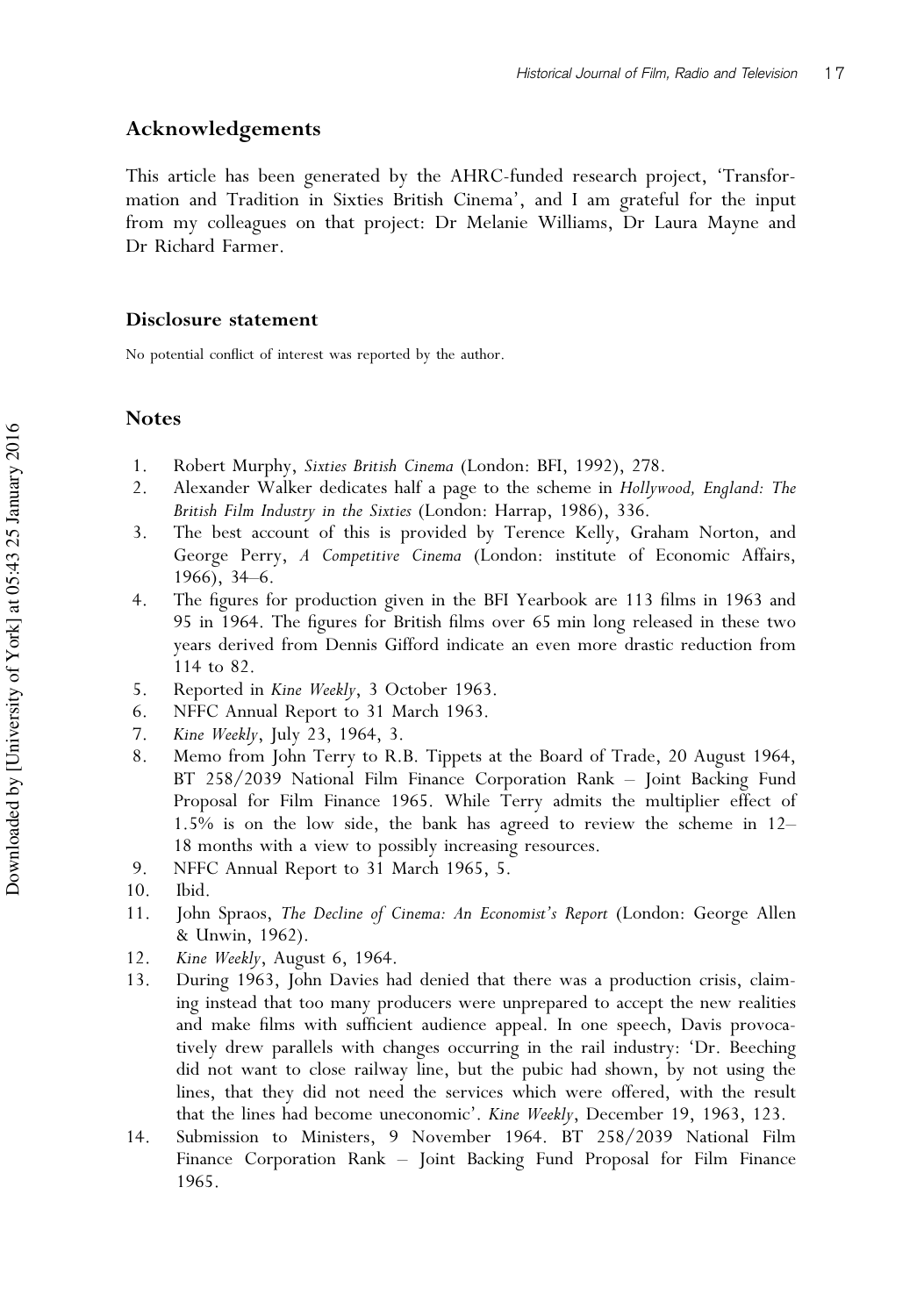- 15. Letter from Hilary Scott to Sir Richard Powell, 3 December 1964. BT 258/ 2039 National Film Finance Corporation Rank – Joint Backing Fund Proposal for Film Finance 1965.
- 16. This position is made clear in a memo of 17 December 1964 from John Diamond at the Treasury to Douglas Jay, at the BoT. BT 258/2039 National Film Finance Corporation Rank – Joint Backing Fund Proposal for Film Finance 1965.
- 17. Letter from RR Powell, BoT to J Diamond, Treasury, 22 December 1964; letter from Douglas Jay to John Diamond, January 7, 1965. BT 279/261 NFFC and Backing Funds 1964.
- 18. Letter from R.B. Tippets to John Terry, January 11, 1965. BT 258/2039 National Film Finance Corporation Rank – Joint Backing Fund Proposal for Film Finance 1965.
- 19. *Kine Weekly,* January 21, 1965.
- 20. Reported in *The Daily Cinema*, January 5, 1965.
- 21. 22 January 1965 meeting of Minister of State (Home) with a deputation from the Federation of British Film Makers led by Lord Archibald who pressed the minister on the point that he wanted to see the NFFC investing in British Lion (rather than initiate another joint backing scheme) BT 258/2039 National Film Finance Corporation Rank – Joint Backing fund Proposal for Film Finance 1965.
- 22. Reported in *Kine Weekly*, September 10, 1964.
- 23. *Kine Weekly*, September 9, 1965, 19.
- 24. Terence Kelly, Graham Norton, and George Perry, *A Competitive Cinema* (London: The Institute of Economic Affairs, 1966).
- 25. NFFC Annual Report to 31 May 1965, 5.
- 26. Robin Bean, 'Stalemate', *Films and Filming*, November 1965, 50.
- 27. While there is no clear information on how films were selected by the NFFC, the implications are that John Terry assumed the major role in the decisionmaking process.
- 28. *Kine Weekly*, September 2, 1965, 3.
- 29. http://www.kennethmacmillan.com/ballets/all-works/1960-1966/romeo-andjuliet.html (accessed August 12, 2015).
- 30. NFFC Annual Report to 31 May 1965, 6.
- 31. This was reported as such in *Kine Weekly,* 16 September 1965 and by Robin Bean, 'Stalemate', *Films and Filming*, November 1965. Directed by Sidney Hayers and featuring Oliver Reed and Rita Tushingham, *The Trap* was supported by both Rank and the NFFC with the participation of a Canadian co-financier.
- 32. One of the executives at Williamson during this period was the British actor John McCallum.
- 33. For an account of this see Justin Smith, 'Une Entente Cordiale?: A Brief History of the Anglo-French Coproduction Agreement, 1965–79', in *Je t'aime* … *moi non plus: Franco*-*British Cinematic Relations*, ed. Lucy Mazdon and Catherine Wheatley (Oxford: Berghahn, 2010).
- 34. Bourgignon's debut feature, *Sundays and Cybele* (1962) won the Oscar for Best Foreign film.
- 35. *The Daily Cinema*, September 5, 1966, 1.
- 36. Charles Drazin, 'Film Finances: The First Years', *The Historical Journal of Film, Radio and Television* 34, no. 1 (2014): 2–22.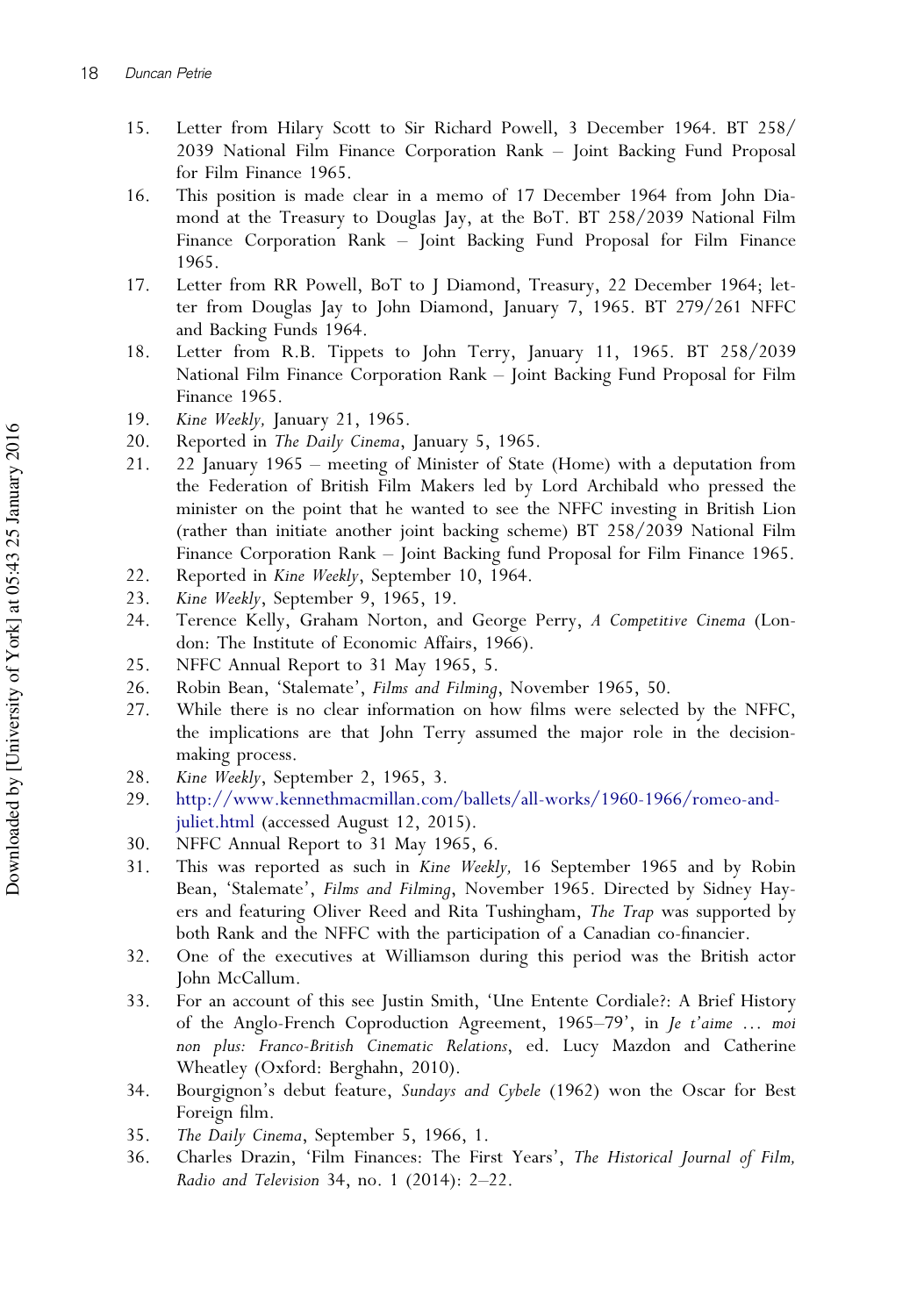- 37. The Film Finances files for *Two Weeks in September* are not available.
- 38. May 31, 1965, letter from John Croydon to Robert Garrett, *I Was Happy Here,* Film Finances Archive.
- 39. June 9, 1967 Peat Marwick report on production costs of *I Was Happy Here*. Direct costs – £147,043, Finance and legal charges – £13,938, Overheads – £6798, Total costs – £167,779. Film Finances Archive.
- 40. Robin Bean, 'Passage of Love', *Films and Filming*, September 1965, 43.
- 41. August 15, 1965 report from John Croydon to Robert Garrett. *The Sandwich Man,* Film Finance Archive.
- 42. Original Production budget (9 July 1965): Direct costs £167,295, Finance and legal charges –  $\text{\pounds}20,164$ , Overheads –  $\text{\pounds}100,000$ , contingency –  $\text{\pounds}16,729$ , Total budget: £214,188. Revised production budget (19 August 1965) – Direct costs – £197,337, finance and legal – £23,183, Overheads – £10,000, contingency – £19,733, Total: £250,253. *The Sandwich Man*, Film Finance Archive.
- 43. April 7, 1966, Cost Statement, and correspondence between John Terry and Robert Garrett, dated 28 January and 7 February 1966. *The Sandwich Man,* Film Finance Archive.
- 44. Charles Drazin, 'Film Finances: The First Years', 12–13.
- 45. September 19, 1965 letter from John Croydon to Robert Garrett, *They're a Weird Mob*, Film Finances Archive.
- 46. Agreement of 2 August 1966 between Film Finances and Williamson Powell International.
- 47. David Stratton, *The Last New Wave: The Australian Film Revival* (London: Angus & Robertson, 1980), 5.
- 48. October 15, 1965 Letter from Michael Powell to Robert Garrett.
- 49. July 24, 1967 Peat Marwck report on final costs of the film. Direct costs £196,457, Finance and Legal charges  $-$  £25,062, Overheads  $-$  £9500, Total cost  $-$ £231,019. This was £3906 less than the original budget of £234,925.
- 50. June 20, 1966 Letter from John Croydon to Robert Garrett, *Maroc 7,* Film Finances Archive.
- 51. June 27, 1966 letter from Film Finances to Cyclone Films. The fee for the guarantee is £13,934 payable within 14 days of the first day of shooting. *Maroc 7,* Film Finances Archive.
- 52. Croydon recounts his experiences on the shoot in great detail in 'On Location with "Maroc 7"', *Classic Images*, no. 131, May 1986, continued in no. 132, June 1986.
- 53. August 8, 1966 letter from John Terry to the Manager of the National Provincial Bank, Piccadilly Branch, *Maroc 7,* Film Finances Archive.
- 54. November 2, 1966 letter from Douglas Gosling, Cost Advisor at NFFC to Robert Garrett at Film Finances. *Maroc 7*, Film Finances Archive.
- 55. June 19, 1967 letter from Film Finances to Peat Marwick. *Maroc 7*, Film Finances Archive. The final cost was made up of directs costs of  $\pounds$ 354,928, finance and legal charges of £33,783, and Overheads of £11,124.
- 56. Michael Thompson, *Sunday Express*, July 10, 1966, Ann Pacey, *The Sun,* July 6, 1966, *Evening News*, July 7, 1966.
- 57. Dilys Powell, *Sunday Times*, July 10, 1966; Nina Hibbin, *Morning Star*, August 6, 1966.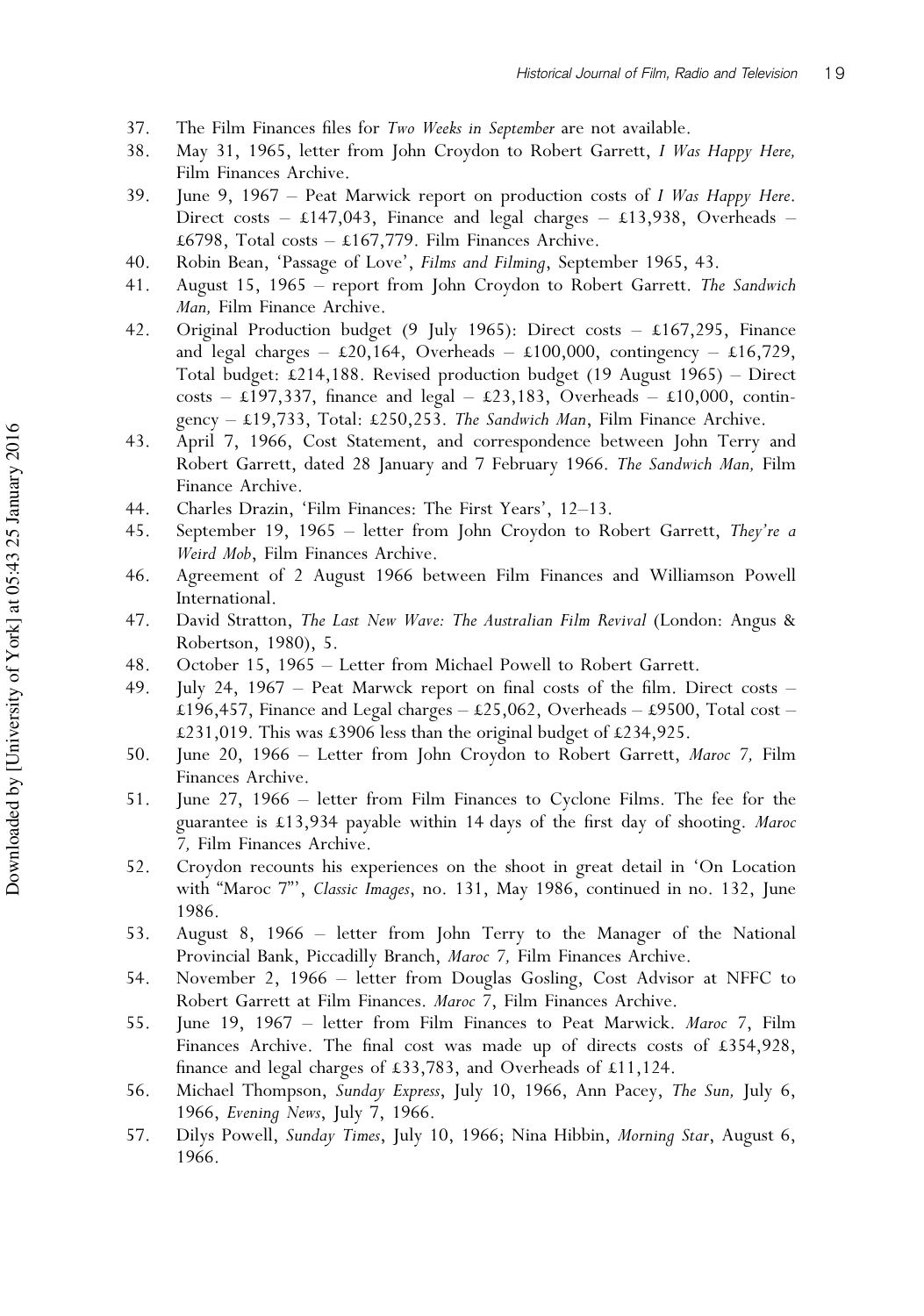- 58. *Monthly Film Bulletin* 3, no. 391 (August 1966). John Mortimer, *The Observer*, July 10, 1966. This attitude can also been seen in criticism of Jack Clayton's 1964 feature *The Pumpkin Eater* by Penelope Giliat and others in terms of 'keeping up with the Antonionis'. See Neil Sinyard, *Jack Clayton* (Manchester: Manchester University Press, 2000), 110–1.
- 59. *The Times*, July 7, 1966.
- 60. *Variety*, October 5, 1966, 6; *Kine Weekly*, October 13, 1966, 22.
- 61. Ann Pacey, *The Sun*, October 27, 1966; Richard Buckle, *Sunday Times*, October 30, 1966.
- 62. *The Times*, October 27, 1966; Philip French, *The Observer*, October 30, 1966; *Time*, November 4, 1966.
- 63. Jann Parry, *Different Drummer: The Life of Kenneth Macmillan* (London: Faber & Faber, 2009), 299.
- 64. *Kine Weekly*, October 13, 1966, 10; *The Daily Cinema*, October 12, 1966, 9.
- 65. *Variety*, September 14, 1966.
- 66. *Monthly Film Bulletin* 33, no. 394 (November 1966): 173.
- 67. *Kine Weekly*, August 11, 1966, 10; *Daily Cinema*, August 10, 1966, 8; *Variety*, August 17, 1966.
- 68. Raymond Durgnat, 'The Sandwich Man', *Films and Filming*, November 1966, 57.
- 69. *Kine Weekly,* March 18, 1967.
- 70. *Variety*, March 29, 1967, 6.
- 71. *Monthly Film Bulletin* 34, no. 400 (May 1967): 77.
- 72. *Monthly Film Bulletin* 34, no. 406 (November 1967): 172. It is interesting that *I Was Happy Here* and *Two Weeks in Summer* were considered 'women's films', *They're a Weird Mob* was discussed by critics in relation to women's genres, while *Maroc 7* was also invested in the feminine world of fashion.
- 73. *Cahiers du Cinema*, no. 192, July–August 1967, 71.
- 74. Robin Bean, 'Trapped in a Sandwich', *Films and Filming* (January 1967): 60.
- 75. NFFC Report to 31 March 1967, 1–2.
- 76. December 14, 1967 memorandum to the Board of Trade from the Board of the NFFC, BT 279/283 Review of Film Support Policy and Legislation 1967/ 1968.
- 77. John Davis, report in published Annual Accounts of the Rank Organisation, 1967, BT 258/2040 National Film Finance Corporation Rank – Joint Backing Fund Proposal for Film Finance 1965.
- 78. NFFC Annual Report to 31 March 1967, 2. Given that the budgets of the first two combined came to £420,000, this suggest that Czinner's ballet film cost  $£270,000$ , which is considerably more than the £215,000 estimate given to the Board of Trade and does not appear to discount the guarantee provided by Joseph E. Levine's Embassy Pictures.
- 79. NFFC Annual Report to 31 March 1967, 2.
- 80. NFFC Annual Report to 1967.
- 81. International Exposure for the slate of films according to IMDB: *I Was Happy Here* – UK, Mexico, Ireland, Denmark, East Germany one offs at San Sebastian, New York, Adelaide) (alt titles suggest releases in Greece, Poland, West Germany) Continental Distributing in the USA. *The Sandwich Man* – UK, Ireland. *Romeo and Juliet* – the USA, the UK, Finland, Embassy all media. *They're a Weird Mob* – Australia, UK, Ireland, Hungary (alternative titles suggest releases